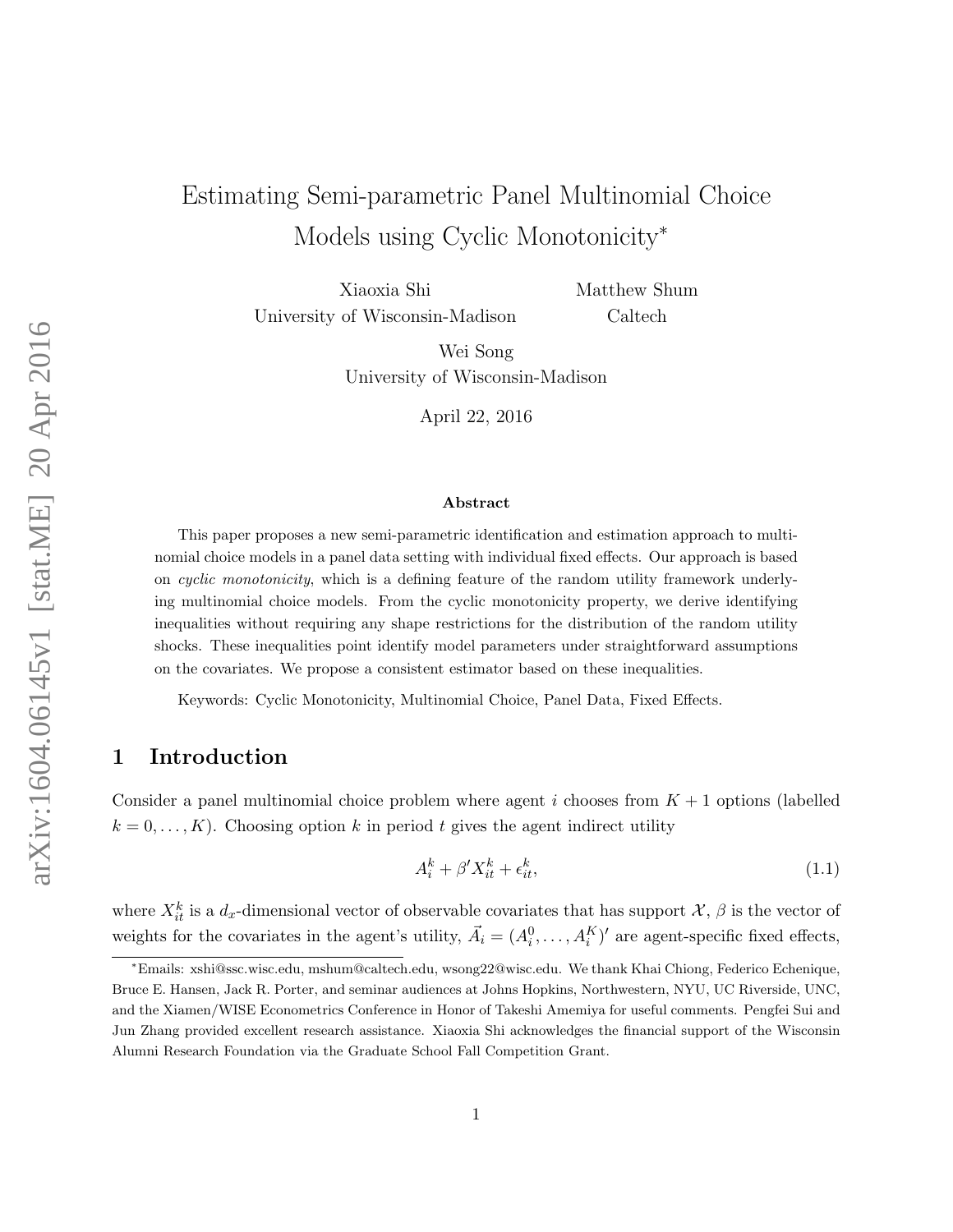and  $\epsilon_{it}^k$  are unobservable utility shocks the distribution of which is not specified. The agent chooses the option that gives her the highest utility:

<span id="page-1-1"></span>
$$
Y_{it}^{k} = 1\{\beta'X_{it}^{k} + A_{i}^{k} + \epsilon_{it}^{k} \ge \beta'X_{it}^{k'} + A_{i}^{k'} + \epsilon_{it}^{k'}; \ \forall k'\},\tag{1.2}
$$

where  $Y_{it}^k$  denotes the multinomial choice indicator. Let the panel data have the standard structure, that is, identically and independently distributed (i.i.d.) across i and stationary across  $t$ . As is standard, normalize  $\|\beta\| = 1$ ,  $X_{it}^0 = \mathbf{0}_{d_x}$  and  $A_i^0 = 0 = \epsilon_{it}^0$ . We will not impose location normalization for  $\epsilon_{it}^k$  or  $A_i^k$ , and as a result, it is without loss of generality to assume that  $X_{it}^k$  does not contain a constant.

In this paper, we propose a new semi-parametric approach to the identification and estimation of  $\beta$ . We exploit the notion of *cyclic monotonicity*, which is an appropriate generalization of "monotonicity" to multivariate (i.e. vector-valued) functions. We first show that the cyclic monotonicity property applies to the vector of choice probabilities  $\{P(Y^k=1|X^0,\ldots,X^K)\}_{k=0,1,\ldots,K}$  emerging from any multinomial choice model (including both panel as well as simpler cross-sectional models), when viewed as a function of the vector of linear utility indices  $(\beta'X^0, \ldots, \beta'X^K)'$ .

Applied to panel models, the cyclic monotonicity property implies a collection of moment inequalities in which the fixed effects are differenced out. We then give a necessary and sufficient condition for the point identification of  $\beta$  based on these inequalities. Two sets of sufficient primitive conditions are subsequently discussed. Notably, one of the two sets of primitive conditions allows all regressors to be bounded. We finally propose a consistent estimator for  $\beta$ , the computation of which requires only convex optimization.

To our knowledge, this is the first paper that deals with the incidental parameter problem while achieving point identification for semi-parametric panel multinomial choice models. For partial identification in these models, Pakes and Porter (2015) propose an alternative approach. Pakes and Porter construct inequality restrictions that partially identify  $\beta$  using an idea that can be viewed as generalizing Manski's (1987) maximum score estimator for panel binary choice models to the panel multinomial setting. By comparison, this paper can be seen as generalizing Han's (1987, 1988) maximum rank-correlation estimator, which applies to cross-sectional binary choice mdoels, to the panel multinomial setting.<sup>[1](#page-1-0)</sup>

The literature on semi-parametric panel binary choice models is large. Manski (1987) and Honoré and Kyriazidou (2000) use the maximum score approach, while Honoré and Lewbel (2002) generalize the special regressor approach of Lewbel (1998, 2000) to the panel data setting. Identification conditions in these three papers are non-nested with ours. Chamberlain (2010) shows the impossibility of point identification in a binary choice special case of the model described by Eqs.  $(1.1)$  and  $(1.2)$  when  $X_{it}$  is bounded and contains a time dummy. This impossibility result is implied by our necessity result (Theorem B.1) which shows that uniform point identification is

<span id="page-1-0"></span><sup>1</sup>Abrevaya (1999) proposes a maximum rank-correlation estimator for panel transformation models. His approach does not apply to discrete choice models due to a strict monotonicity requirement on the transformation function.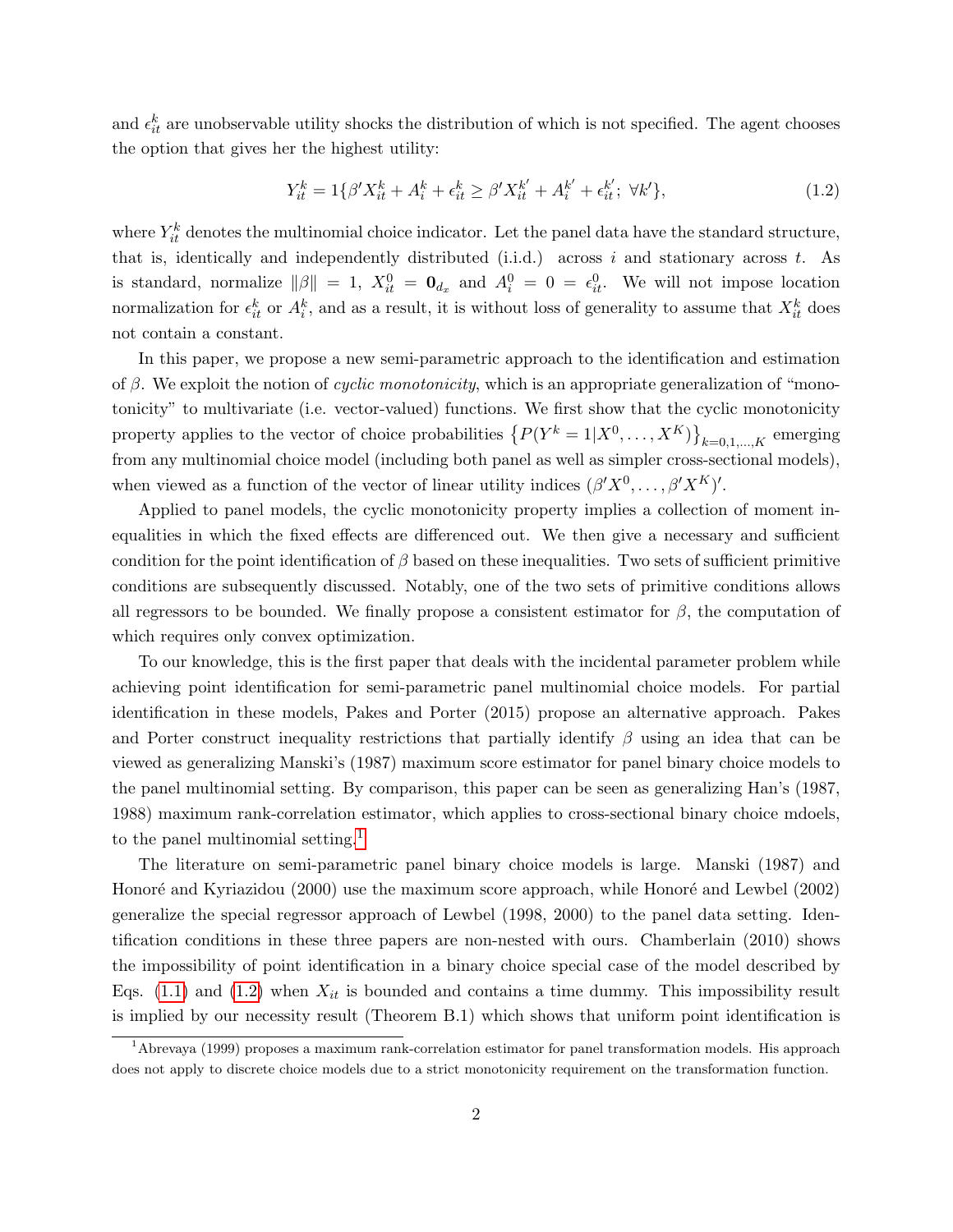impossible if all regressors are bounded and at least one of them is finite-valued (e.g. the time dummy). When no regressor is finite-valued, boundedness does not preclude point identification, as shown in one of our sufficiency results (Theorem 3.2).

Semi-parametric identification and estimation of multinomial choice models have been considered in cross-sectional settings (i.e., models without individual fixed effect). Manski (1975) and Fox (2007) base identification on the assumption of a *rank-order property* that the ranking of  $\beta' X_i^k$ across k is the same as that of  $E[Y_i^k|X_i]$  across k; this is an IIA-like property that allows utility comparisons among all the options in the choice set to be decomposed into pairwise comparisons among these options. To ensure this rank-order property, Manski assumes that the error terms are i.i.d. across k, while Fox relaxes the i.i.d. assumption to exchangeability. Exchangeability (or the rank-order property) is not used in our approach. In addition, Powell and Ruud (2008) and Ahn, Ichimura, Powell, and Ruud (2015) consider an alternative approach based on matching individuals with equal conditional choice probabilities, which requires that the rank of a certain matrix formed from the data to be deficient by exactly 1. This approach does not obviously extend to the panel data setting with fixed effects.

The existing literatures on cross-sectional binary choice models and on the semi-parametric estimation of single or multiple index models (which include discrete choice models as examples) is voluminous and less relevant for us, and thus is not reviewed here for brevity.[2](#page-2-0)

The paper proceeds as follows. In section 2, we introduce the notion of cyclic monotonicity and relate it to panel multinomial choice models with fixed effects. Subsequently, in Section 3, we present the moment inequalities emerging from cyclic monotonicity, and give assumptions under which these inequalities suffice to point identify the parameters of interest. This section also contains some numerical illustrations. Section 4 presents an estimator, shows its consistency, and evaluates its performance using Monte Carlo experiments. In Section 5, we discuss the closely related aggregate panel multinomial choice model, which is a workhorse model for demand modelling in empirical IO. This section also contains an illustrative empirical application using aggregate supermarket scanner data. Section 6 concludes.

### 2 Cyclic Monotonicity and Multinomial Choice Models

We begin by defining cyclic monotonicity, the central notion of this paper.

**Definition 1** (Cyclic Monotonicity). Consider a function  $f: \mathcal{U} \to \mathbb{R}^K$  where  $\mathcal{U} \subseteq \mathbb{R}^K$ , and a length M-cycle of points in  $R^K: u_1, u_2, \ldots, u_M, u_1$ . The function f is cyclic monotone with respect to the cycle  $u_1, u_2, \ldots, u_M, u_1$  if and only if

$$
\sum_{m=1}^{M} (u_m - u_{m+1})' f(u_m) \ge 0,
$$
\n(2.1)

<span id="page-2-0"></span><sup>2</sup> An exhaustive survey is provided in Horowitz (2009), chapters 2 and 3.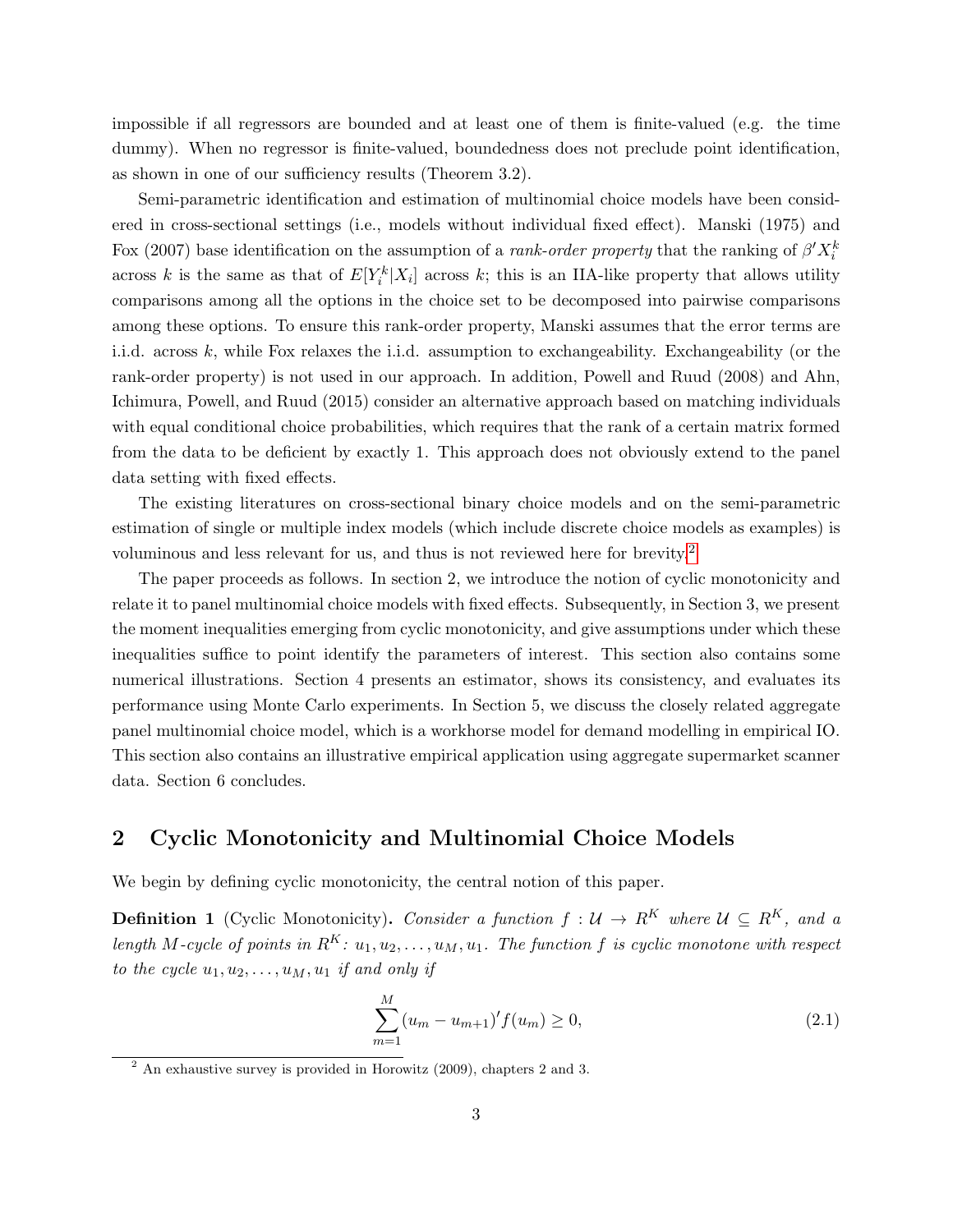where  $u_{M+1} = u_1$ . The function f is cyclic monotone on U if it is cyclic monotone with respect to all possible cycles of all lengths on its domain.[3](#page-3-0)

For real-valued functions defined on a real-space (i.e.,  $K = 1$ ), cyclic monotonicity is equivalent to monotonicity. In this sense, cyclic monotonicity generalizes monotonicity in a vector-valued context. We make use of the following basic result which relates cyclic monotonicity to convex functions:

<span id="page-3-1"></span>**Proposition 1** (Cyclic monotonicity and Convexity). Consider a differentiable function  $F: U \to R$ for an open convex set  $\mathcal{U} \subseteq R^K$ . If F is convex on U, then the gradient of F (denoted  $\nabla F(u) :=$  $\partial F(u)/\partial u$ ) is cyclic monotone on U.

The proof for Proposition [1](#page-3-1) is available from standard sources (e.g, Rockafellar (1970, Ch. 24), Villani (2003, Sct. 2.3)). Consider a univariate and differentiable convex function; obviously, its slope must be monotonically nondecreasing. The above result states that cyclic monotonicity is the appropriate extension of this feature to multivariate convex functions.

Now we connect the above discussion to the multinomial choice model. We start with a generic random utility model for multinomial choices without specifying the random utility function or the data structure in detail. Suppose that an agent is choosing from  $K+1$  choices  $0, 1, \ldots, K$ . The utility that she derives from choice k is partitioned into two additive parts:  $U^k + \epsilon^k$ , where  $U^k$  denotes the systematic component of the latent utility, while  $\epsilon^k$  denotes the random shocks, idiosyncratic across agents and choice occasions. She chooses choice  $k^*$  if  $U^{k^*} + \epsilon^{k^*} \ge \max_{k=0,\dots,K} U^k + \epsilon^k$ . Let  $Y^k = 1$  if she chooses choice k and 0 otherwise. As is standard, we normalize  $U^0 = \epsilon^0 = 0$ .

Let  $u^k$  denote a generic realization of  $U^k$ . Also let  $\vec{U} = (U^1, \ldots, U^K)'$ ,  $\vec{u} = (u^1, \ldots, u^K)'$ , and  $\vec{\epsilon} = (\epsilon^1, \ldots, \epsilon^K)'$ . Then we can define a function that is a stepping stone for applying cyclic monotonicity in the multinomial choice context. The function, which McFadden (1978, 1981) called the "social surplus function," is the expected utility obtained from the choice problem:

$$
\mathcal{G}(\vec{u}) = E\left\{\max_{k=0,\dots,K} [U^k + \epsilon^k] | \vec{U} = \vec{u} \right\}.
$$
\n(2.2)

The following lemma shows that this function is convex, that the gradient of it is the choice probability function, and finally that the choice probability function is cyclic mononotone.

<span id="page-3-2"></span>**Lemma 2.1** (Gradient). Suppose that  $\vec{U}$  is independent of  $\vec{\epsilon}$  and that the cumulative distribution function  $(c.d.f.)$  of  $\vec{\epsilon}$  is continuous everywhere. Then

- (a)  $\mathcal{G}(\cdot)$  is convex on  $R^K$ ,
- (b)  $\mathcal{G}(\cdot)$  is differentiable on  $R^K$ ,
- (c)  $\vec{p}(\vec{u}) = \nabla \mathcal{G}(\vec{u})$ , where  $\vec{p}(\vec{u}) = E[\vec{Y} | \vec{U} = \vec{u}]$  and  $\vec{Y} = (Y^1, \dots, Y^K)'$ , and
- <span id="page-3-0"></span>(d)  $\vec{p}(\vec{u})$  is cyclic monotone on  $R^K$ .

<sup>&</sup>lt;sup>3</sup>Technically, this defines the property of being "cyclic monotonically increasing," but for notational simplicity and without loss of generality, we use "cyclic monotone" for "cyclic monotonically increasing."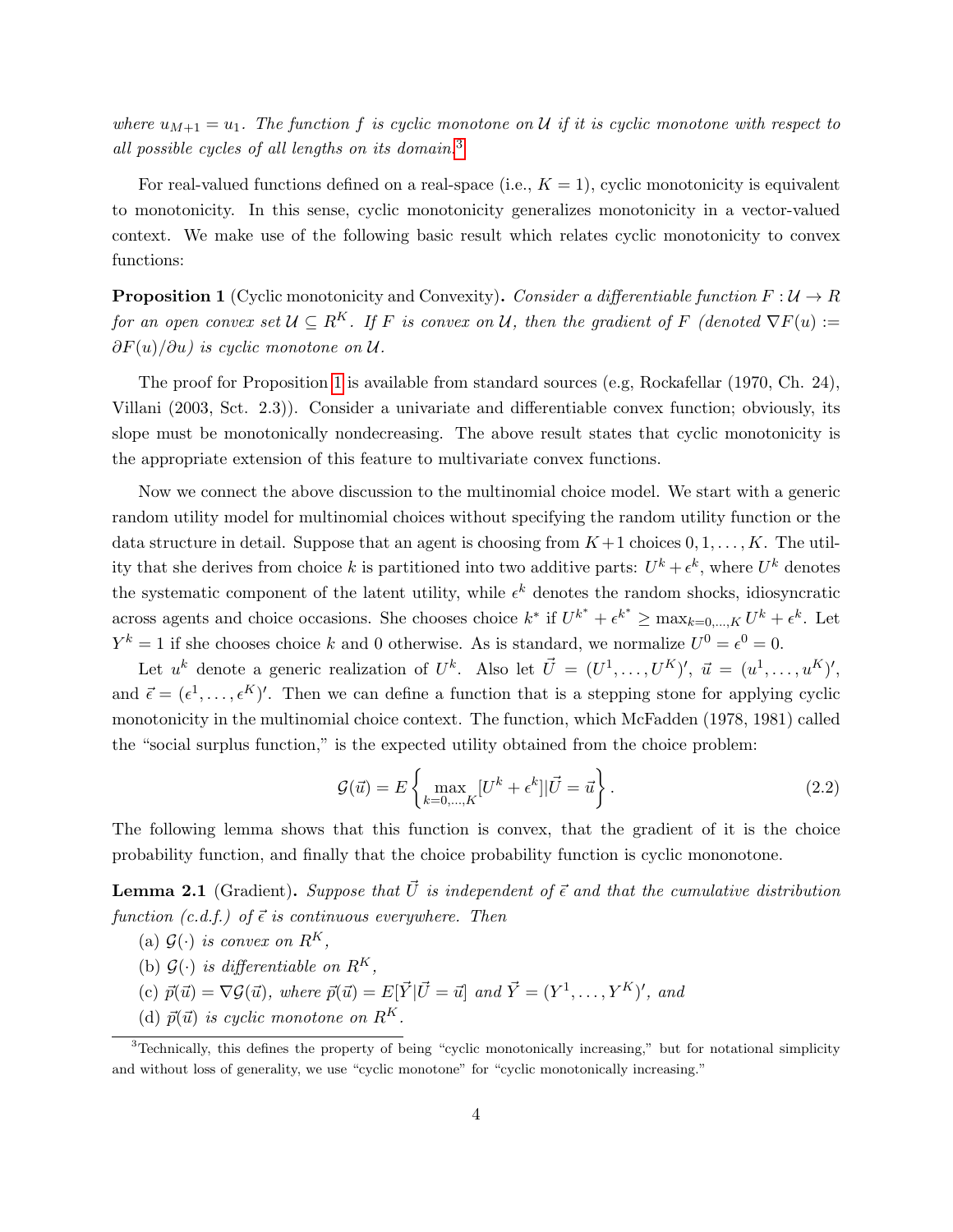The cyclic monotonicity of the choice probability can be used to identify the structural parameters in  $\vec{U}$  in a variety of settings. In this paper, we focus on the linear panel data model with fixed effects, composed of equations [\(1.1\)](#page-0-0) and [\(1.2\)](#page-1-1).

### 3 Panel Data Multinomial Choice Models with Fixed Effects

Consider a short panel data setting where there are T time periods. Let  $\vec{U}$ ,  $\vec{\epsilon}$ , and  $\vec{Y}$  be indexed by both *i* (individual) and *t* (time period). Thus they are now  $\vec{U}_{it} \equiv (U_{it}^1, \ldots, U_{it}^K)'$ ,  $\vec{\epsilon}_{it} \equiv (\epsilon_{it}^1, \ldots, \epsilon_{it}^K)'$ , and  $\vec{Y}_{it} \equiv (Y_{it}^1, \ldots, Y_{it}^K)'$ . Let there be an observable  $d_x$  dimensional covariate  $X_{it}^k$  for each choice k and let  $U_{it}^k$  be a linear index of  $X_{it}^k$  plus an unobservable individual effect  $A_i^k$ :

$$
U_{it}^k = \beta' X_{it}^k + A_i^k,\tag{3.1}
$$

where  $\beta$  is a  $d_x$ -dimensional unknown parameter. Let  $\vec{X}_{it} = (X_{it}^1, \ldots, X_{it}^K)$  and  $\vec{A}_i = (A_i^1, \ldots, A_i^K)'$ . Note that  $\vec{X}_{it}$  is a  $d_x \times K$  matrix. In short panels, the challenge in this model is the identification of  $\beta$  while allowing correlation between the covariates and the individual effects. We tackle this problem using the cyclic monotonicity of the choice probability, as we explain next.

#### 3.1 Identifying Inequalities

We derive our identification inequalities under the following assumption.

### <span id="page-4-0"></span>**Assumption 3.1.** (a) The error term  $\vec{\epsilon}_{it}$  is independent of  $\vec{X}_{it}$  given  $\vec{A}_i$ ,

- (b)  $E[\vec{Y}_{it} | \vec{X}_{i1}, \dots, \vec{X}_{iT}, \vec{A}_i] = E[\vec{Y}_{it} | \vec{X}_{it}, \vec{A}_i]$  for all t, and
- (c) the conditional c.d.f. of  $\vec{\epsilon}_{it}$  given  $\vec{A}_i$  is continuous everywhere.

Remark. As we see in the derivation below, Assumption [3.1\(](#page-4-0)a) ensures cyclic monotonicity, while Assumption [3.1\(](#page-4-0)b) allows us to integrate out the unobservable individual effect. In terms of dependence between the covariates and the errors, these conditions require only conditional independence given  $\vec{A}_i$ . (They accommodate, for example, heteroskedasticity that depends on  $\vec{A}_i$ .) Furthermore, they can also be easily weakened when there are reasonable control variables, even when those control variables are unobservable and are of infinite dimension. We discuss these extensions in Appendix [C.](#page-25-0)

Moreover, in terms of dependence amongst the errors, i.i.d. errors (whether across time periods or across choices) are not required. The errors across choices within one time period can have arbitrary joint distribution; the errors across time periods can be arbitrarily dependent.

Under Assumptions  $3.1(a)$  and  $(c)$ , Lemma  $2.1$  implies that the conditional choice probability

<span id="page-4-1"></span>
$$
\vec{p}(\vec{v}, \vec{a}) = E[\vec{Y}_{it} | \vec{X}_{it}' \beta = \vec{v}, \vec{A}_i = \vec{a}]. \tag{3.2}
$$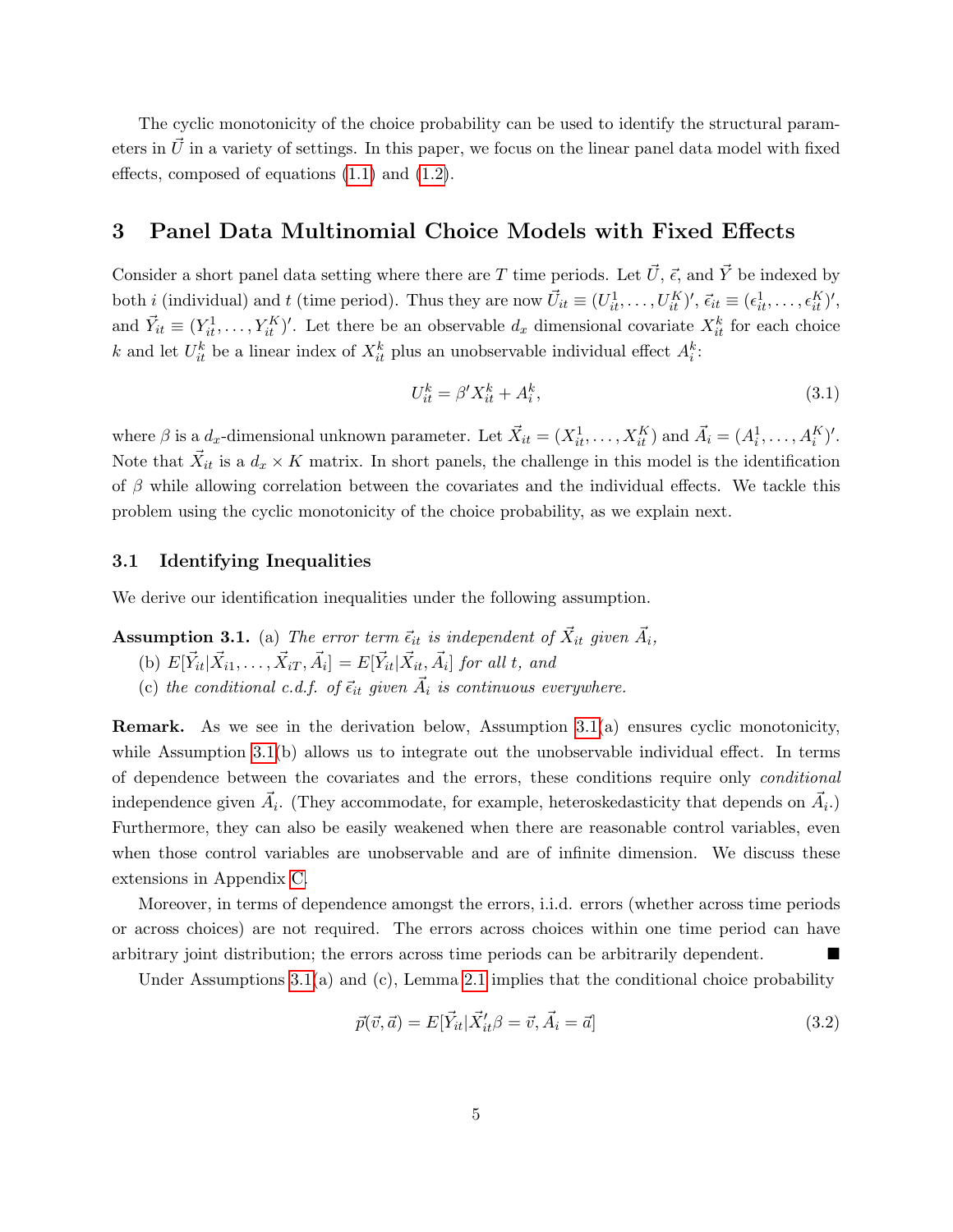is cyclic monotone in  $\vec{v}$  for any fixed  $\vec{a}$ . Let  $\vec{X}$  be the support of  $\vec{X}_{it}$ . The cyclic monotonicity of  $\vec{p}(\vec{v}, \vec{a})$  with respect to  $\vec{v}$  for any fixed  $\vec{a}$  can be written as

<span id="page-5-0"></span>
$$
\sum_{m=1}^{M} p(\beta'\vec{x}_m, \vec{a})' (\vec{x}'_m \beta - \vec{x}'_{m+1} \beta) \ge 0, \forall \vec{a}, \forall \vec{x}_1, \vec{x}_2, \dots, \vec{x}_M \in \vec{\mathcal{X}} \text{ and } \forall M,
$$
\n(3.3)

where  $\vec{x}_{M+1} = \vec{x}_1$ . These inequalities cannot be used directly to identify  $\beta$  because the conditional choice probability function  $p(\vec{v}, \vec{a})$  is not identified due to the latency of  $\vec{A}_i$ . However, we show that  $\vec{a}$  can be integrated out with panel data.

Now use Assumption [3.1\(](#page-4-0)b), and we have that, for any cycle  $t_1, t_2, \ldots, t_M, t_{M+1} = t_1$  in  $\{1, \ldots, T\}$ , and any  $(\vec{x}_1, \ldots, \vec{x}_M, \vec{a})$  in the support of  $(\vec{X}_{it_1}, \ldots, \vec{X}_{i,t_M}, \vec{A}_i)$ ,

$$
p(\beta' \vec{x}_m, \vec{a}) = E[\vec{Y}_{it_m} | \vec{X}_{it_m} = \vec{x}_m, \vec{A}_i = \vec{a}]
$$
  
=  $E[\vec{Y}_{it_m} | \vec{X}_{it_1} = \vec{x}_1, \dots, \vec{X}_{it_M} = \vec{x}_M, \vec{A}_i = \vec{a}] \ \forall m = 1, \dots, M.$  (3.4)

This and eq. [\(3.3\)](#page-5-0) together implies that, for any positive integer  $M \leq T$  and any cycle  $t_1, t_2, \ldots, t_M$ ,  $t_{M+1} = t_1$  in  $\{1, \ldots, T\},\$ 

$$
\sum_{m=1}^{M} E[\vec{Y}'_{it_m} | \vec{X}_{it_1}, \dots, \vec{X}_{it_M}, \vec{A}_i] (\vec{X}'_{it_m} \beta - \vec{X}'_{it_{m+1}} \beta) \ge 0 \text{ almost surely.}
$$
\n(3.5)

Take conditional expectation given  $\vec{X}_{it_1}, \ldots, \vec{X}_{it_M}$  of both sides, and we get, for any positive integer  $M \leq T$  and any cycle  $t_1, t_2, \ldots, t_M, t_{M+1} = t_1$  in  $\{1, \ldots, T\},$ 

<span id="page-5-1"></span>
$$
\sum_{m=1}^{M} E[\vec{Y}'_{it_m} | \vec{X}_{it_1}, \dots, \vec{X}_{it_M}](\vec{X}'_{it_m} \beta - \vec{X}'_{it_{m+1}} \beta) \ge 0 \text{ almost surely.}
$$
\n(3.6)

These inequality restrictions involve only identified/observed quantities and the unknown parameter  $β$ , and thus can be used to identify  $β$ .

We summarize the result of the derivation in a lemma below. The proof for the lemma has already been given above in the discussion around Eqs. [\(3.2\)](#page-4-1)-[\(3.6\)](#page-5-1).

<span id="page-5-2"></span>Lemma 3.1. Under Assumption [3.1](#page-4-0),

$$
\sum_{m=1}^{M} E[\vec{Y}_{it_m}' | \vec{X}_{it_1}, \dots, \vec{X}_{it_M}] (\vec{X}_{it_m}' \beta - \vec{X}'_{it_{m+1}} \beta) \ge 0 \text{ almost surely.}
$$

#### 3.2 Point Identification of Model Parameters

To see the amount of identification information the inequalities in [\(3.6\)](#page-5-1) contain, write [\(3.6\)](#page-5-1) as

<span id="page-5-3"></span>
$$
\beta' g_{t_1,\dots,t_M}(\vec{X}_{it_1},\dots,\vec{X}_{it_M}) \ge 0, \ \forall t_1, t_2,\dots,t_M, t_{M+1} = t_1 \in \{1,\dots,T\}, \ \forall M \le T, \text{ almost surely},\tag{3.7}
$$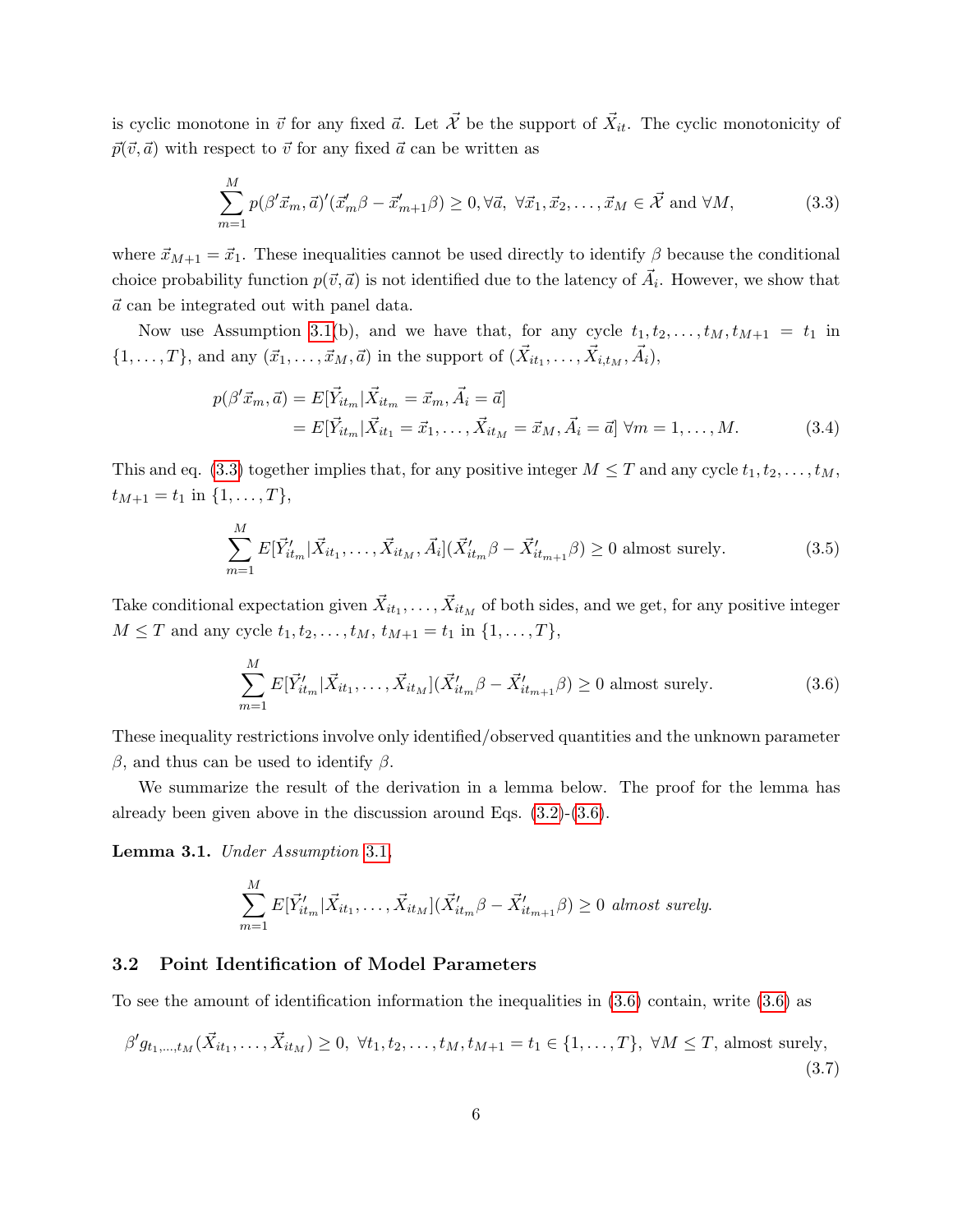where  $g_{t_1,...,t_M}(\vec{x}_1,..., \vec{x}_M) = \sum_{m=1}^M \{(\vec{x}_m - \vec{x}_{m+1}) E[\vec{Y}_{it_m} | \vec{X}_{it_1} = \vec{x}_1,..., \vec{X}_{it_M} = \vec{x}_M]\}.$  Let  $\mathcal{G}_{t_1,...,t_M}$ be the support of  $g_{t_1,...,t_M}(\vec{X}_{it_1},..., \vec{X}_{it_M})$ . Let

$$
\mathcal{G}_M = \bigcup_{t_1, \dots, t_M \in \{1, \dots, T\}} \mathcal{G}_{t_1, \dots, t_M}
$$
\n(3.8)

Let

$$
\mathcal{G} = \cup_{M=2,\dots,T} \mathcal{G}_M. \tag{3.9}
$$

Then the identified set (denoted by  $B_0$ ) of  $\beta$  defined by the restriction [\(3.6\)](#page-5-1) is the set

<span id="page-6-1"></span>
$$
B_0 = \{ b \in R^{d_x} : ||b|| = 1, b'g \ge 0, \ \forall g \in \mathcal{G} \}.
$$
\n(3.10)

This set is a proper subset of  $\{b \in R^{d_x} : ||b|| = 1\}$  as long as G contains at least one nonzero element.

In order to shrink  $B_0$ , the set G must grow richer. In fact G must grow in such a way that  $cc(G)$ grows bigger, where  $cc(\mathcal{G})$  is the closed convex cone generated by  $\mathcal{G}$ :

$$
cc(\mathcal{G}) = closure(\{\lambda_1 g_1 + \lambda_2 g_2 : \lambda_1 \ge 0, \lambda_2 \ge 0, g_1, g_2 \in \mathcal{G}\}).
$$
\n
$$
(3.11)
$$

This is because, by elementary algebra,  $B_0$  can be written as

$$
B_0 = \{ b \in R^{d_x} : ||b|| = 1, b'g \ge 0, \ \forall g \in cc(\mathcal{G}) \}. \tag{3.12}
$$

When  $cc(\mathcal{G})$  is so rich that it becomes a half-space of  $\mathbb{R}^{d_x}$ ,  $\beta$  is point identified, as shown in the following theorem, the proof of which is in Appendix [A.](#page-19-0)

<span id="page-6-0"></span>**Theorem 3.1.** The identified set  $B_0 = \{\beta\}$  if and only if  $cc(\mathcal{G})$  is a half-space of  $R^{d_x}$ .

Figure [3.2](#page-6-0) illustrates the identification argument, for the case when the vectors  $\beta$  and q lie in the Cartesian plane, and can be represented as points on the unit circle. In this case, the identified set [\(3.10\)](#page-6-1) can be visualized as the collection of norm 1 vectors that are acute with respect to all the vectors in G. In Panel (i), we show the worst case scenario where the set  $cc(G)$  consists of a single vector, given by the solid green arrow. For this case, the identified set consists of the entire halfspace or halfcircle OACB, which are all the vectors which form an acute angle with the vector in  $cc(\mathcal{G})$ .

The remaining panels show how the identified set shrinks as  $cc(\mathcal{G})$  becomes richer. In panel (ii),  $cc(\mathcal{G})$  expands to the slice OEF (bounded by the solid green arrows), which shrinks the identified set to  $ODG$  (bounded by the dotted blue lines), which as before are the vectors that are acute with every vector in  $cc(\mathcal{G})$ . Finally, in panel (iii), we show the case of point identification: as  $CC(\mathcal{G})$ grows to become the entire halfspace/halfcircle  $OACB$ , the identified set shrinks down to the single vector OC, given by the blue dotted line.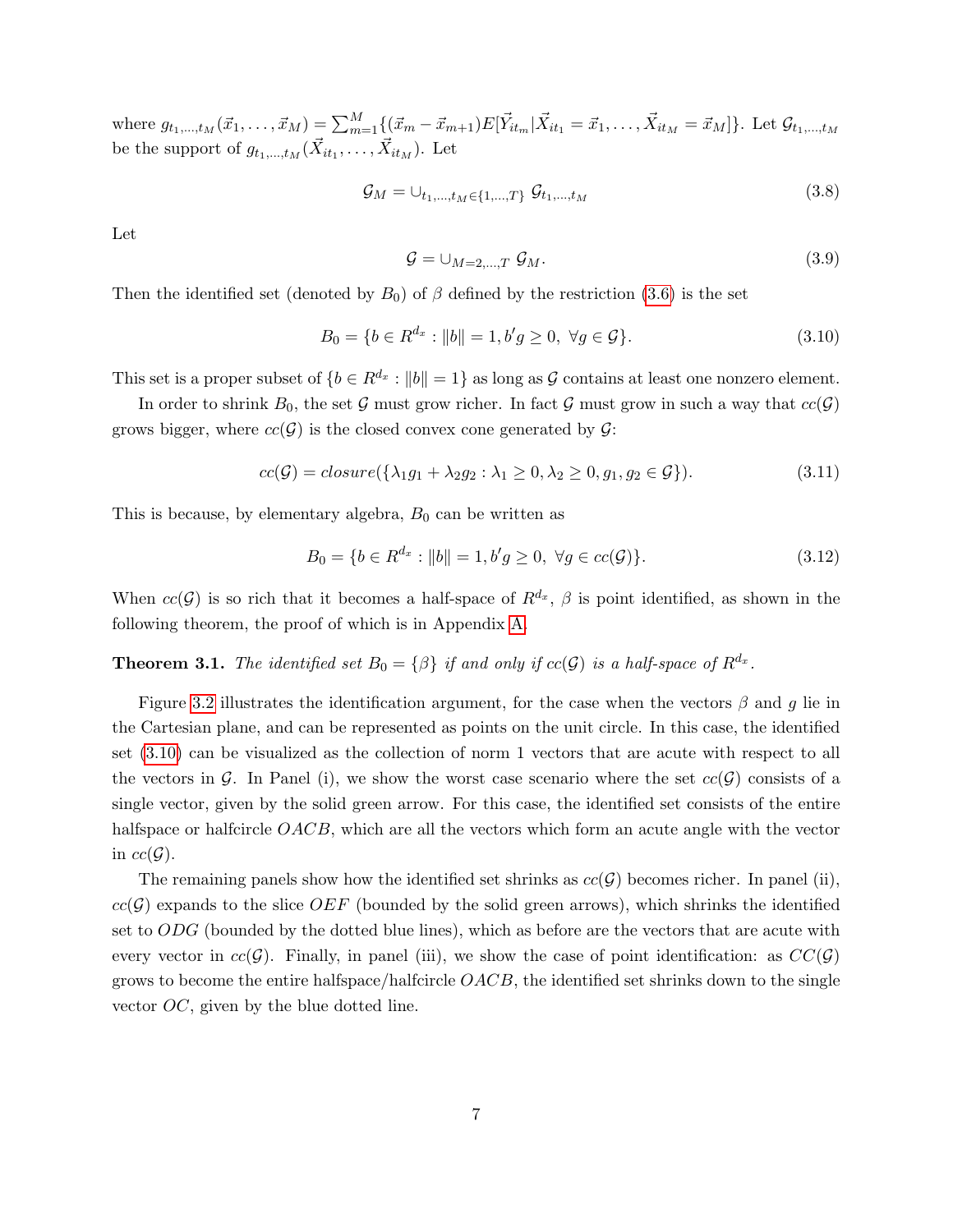

Figure 1: Point identification of  $\beta$ : geometric intuition

In all the above panels, the green arrows delineate the set  $cc(G)$  (defined in the text), and the blue dotted lines delineate the identified set for  $\beta$ . Moving from Panel (i) to (iii), we see how the identified set shrinks as  $cc(\mathcal{G})$  grows.

#### 3.3 Primitive Point Identification Conditions

Theorem [3.1](#page-6-0) gives a necessary and sufficient condition for the point identification of  $\beta$  under the assumptions of Lemma [3.1.](#page-5-2) The condition is based on the support of observables, and thus is in principle verifiable given an infinite amount of data. In finite samples, however, testing support richness is difficult if at all possible. Moreover, it is difficult to logically argue for/against the condition or to compare it to what is available in the literature because it involves the non-primitive components  $E[\vec{Y}_{it}|\vec{X}_{it}].$ 

Here, we introduce conditions that are based on the model primitives  $\vec{X}_{it}$  and  $\vec{\epsilon}_{it}$ . We focus on identification based on only the the length-2 cycles. First, point identification using only the length-2 cycles implies point identification using more or all cycles because using more cycles adds restrictions. Second, in practice, estimation with longer cycles not only is computationally more intensive, but also requires estimating a higher-dimensional conditional choice probability function  $(E[\vec{Y}_{it_m}|\vec{X}_{it_1}, \vec{X}_{it_2}, \dots, \vec{X}_{it_M}]).$  One may be constrained to use only the length-2 cycles. Thus, identification based on only the length-2 cycles is arguably most practically useful.

The following notation will be used. For each  $k = 1, ..., K$ , let  $\vec{X}_{it}^{-k} = (X_{it}^1, ..., X_{it}^{k-1},$  $X_{it}^{k+1}, \ldots, X_{it}^K$  and let  $\mathcal{X}_{-k}$  denote the support of  $\mathcal{X}_{it}^{-k}$ . For a generic element  $\mathcal{X}_{-k}^{-k}$  in  $\mathcal{X}_{it}^{-k}$ , let  $G_{s,t}^k(\vec{x}^{-k})$  be the conditional support of  $X_{it}^k - X_{is}^k$  given that  $\vec{X}_{it}^{-k} = \vec{X}_{is}^{-k} = \vec{x}^{-k}$ . Let

<span id="page-7-0"></span>
$$
G = \bigcup_{s,t=1,\dots,T} \bigcup_{k=1,\dots,K} \bigcup_{\vec{x}^{-k} \in \vec{\mathcal{X}}_{-k}} G^k_{s,t}(\vec{x}^{-k}).
$$
\n(3.13)

Also define the *cone* generated by  $G$  as

$$
cone(G) = \{ \lambda g \in R^{d_x} : \lambda \ge 0, g \in G \}. \tag{3.14}
$$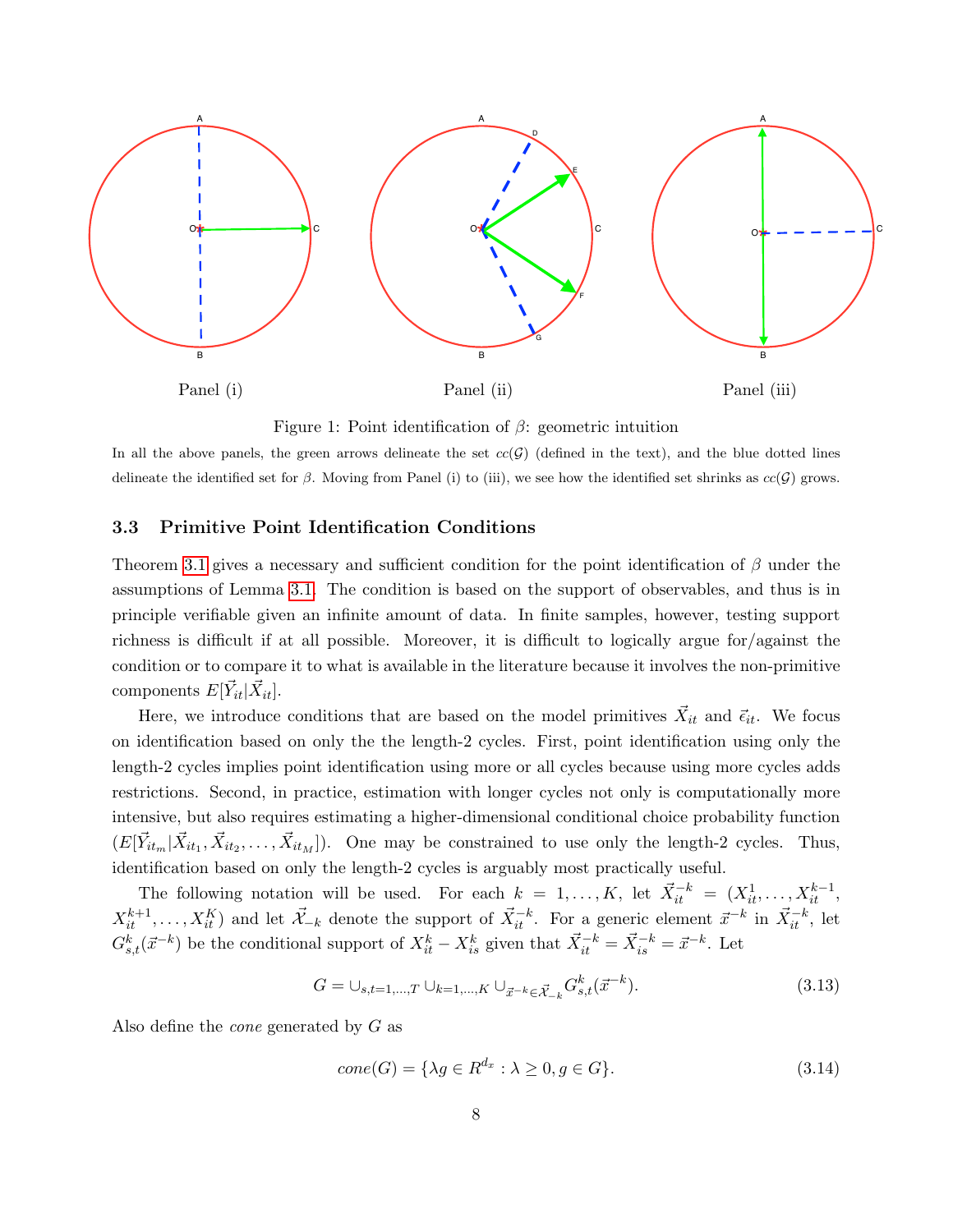Theorem [3.2](#page-8-0) characterizes the first set of primitive sufficient conditions using the set G defined in eq. [\(3.13\)](#page-7-0).

<span id="page-8-1"></span>**Assumption 3.2.** For every  $k = 1, ..., K$ , with positive probability, the conditional support of  $\vec{\epsilon}_{it}$ given  $\vec{A}_i$  is  $R^K$ .

<span id="page-8-2"></span>Assumption 3.3. The set cone(G) is dense in  $R^{d_x}$ .

<span id="page-8-0"></span>Theorem 3.2 (Sufficient Point Identification Conditions - Set A). Under Assumptions [3.1\(](#page-4-0)a)-(b) and [3.2](#page-8-1), if Assumption [3.3](#page-8-2) holds, then  $cc(\mathcal{G}_M)$  for  $M = 2$  is a half-space, and so is  $cc(\mathcal{G})$ .

The most interesting feature of Theorem [3.2](#page-8-0) is that it establishes point identification allowing bounded, even discrete, support for all regressors. The following two examples illustrate this feature.

**Example 1 (Bounded Regressors).** Suppose that for two time periods,  $t = t_1, t_2$ , and some  $k = 1, \ldots, K$ , given the event that  $\vec{X}_{it}^{-k}$  does not change across the two time periods,  $X_{it}^k$  can change by any amount on the hypercube  $[-c, c]^{d_x}$  for some c (no matter how small), then G contains  $[-c, c]^{d_x}$ , and  $cone(G) = R^{d_x}$ . Note that the covariates that are held fixed, i.e.,  $\vec{X}_{it}^{-k}$ , can be finite-valued.

**Example 2 (Discrete Regressors).** Suppose that  $d_x = 2$ , and that, for two time periods t, s and some  $k = 1, \ldots, K$ , given the event that  $\vec{X}_{it}^{-k}$  does not change across the two time periods, the support of  $(X_{it}^{k, \prime}, X_{is}^{k, \prime})'$  is  $\{0, 1, 1/2, 1/3, 1/4, \ldots\}^4$ . Then it can be verified that  $\{g_1/g_2 : (g_1, g_2)' \in$ G s.t.  $q_2 \neq 0$  contains the set of all rational numbers, which implies that  $cone(G)$ , being a superset of the union of all rays with rational directions in  $R^2$ , is dense in  $R^2$ . The same conclusion can be drawn when the support of  $(X_{it}^{k,l}, X_{is}^{k,l})'$  is  $\{1, 2, 3, \ldots\}^4$ , too. Like in the previous example, the covariates that are held fixed can be finite-valued.[4](#page-8-3)

Theorem [3.2](#page-8-0) allows some finite-valued regressors as discussed in the examples above. However, it does not allow, for example, that for some  $j, j' = 1, \ldots, d_x$  and  $j \neq j'$ ,  $X_{j, it}^k$  and  $X_{j', it}^k$  are finite-valued for all  $k = 1, ..., K$ . In that case, the projection of G onto its  $(j, j')$ th coordinates is finite-valued and cannot generate a cone that is dense in  $R^2$ . Thus, G cannot generate a cone dense in  $R^{d_x}$  either. Next, we present a different set of sufficient conditions that allows this case at the expense of requiring a regressor with large support.

For  $j = 1, \ldots, d_x$ , let  $g_j$  denote the j<sup>th</sup> element of the  $d_x$ -dimensional vector g, and let  $g_{-j}$  =  $(g_1, \ldots, g_{j-1}, g_{j+1}, \ldots, g_{d_x})'$ . Let  $G_{-1} = \{g_{-1} \in R^{d_x-1} : \exists g_1 \in R \text{ s.t. } (g_1, g'_{-1})' \in g\}$ . For any  $g_{-1} \in G_{-1}$ , let  $G_1(g_{-1}) = \{g_1 \in R : (g_1, g'_{-1})' \in G\}$ . Similarly define  $G_{-j}$  and  $G_j(g_{-j})$  for  $j=2,\ldots,d_x.$ 

<span id="page-8-3"></span><sup>4</sup>One may argue that "true" discrete variables do not take a countably infinite number of values. But if it takes a reasonably large number of values, this example may be considered a good theoretical approximation. In Section [3.4](#page-9-0) below, we use a numerical example to illustrate how fast point identification is approached as we add support points to discrete random variables.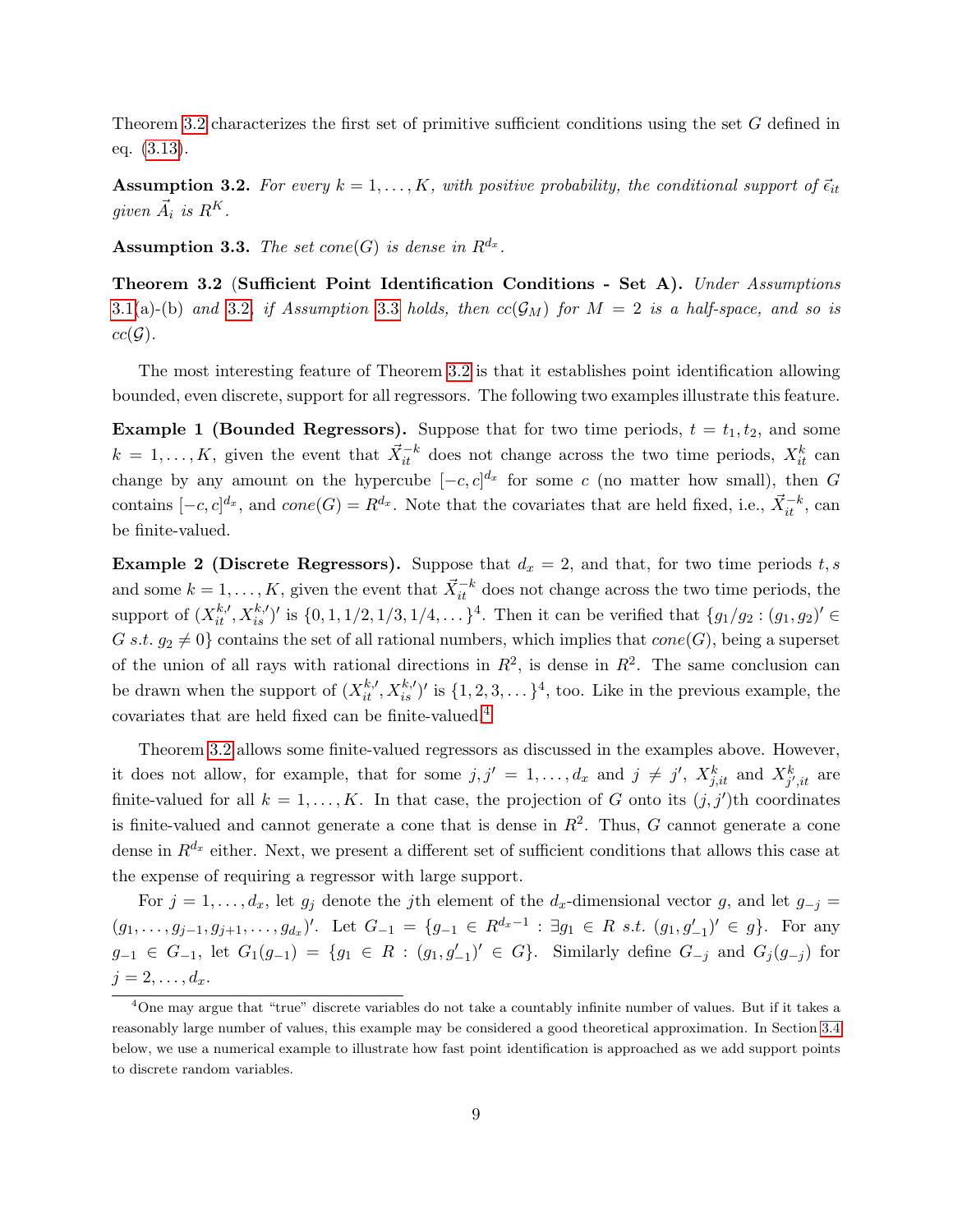<span id="page-9-1"></span>Assumption 3.4. For some  $j \in \{1, \ldots, d_x\},\$ 

- (a)  $G_j(g_{-j}) = R$  for all  $g_{-j}$  in  $G_{-j}$ ,
- (b)  $G_{-j}$  is not contained in a proper linear subspace of  $R^{d_x-1}$ , and
- (c) the jth element of  $\beta$ , denoted by  $\beta_j$ , is nonzero.

<span id="page-9-2"></span>**Theorem 3.3 (Sufficient Point Identification Conditions - Set B).** Under Assumptions [3.1\(](#page-4-0)a)-(b) and [3.2](#page-8-1), if Assumption [3.4](#page-9-1) holds, then  $cc(\mathcal{G}_M)$  for  $M = 2$  is a half-space in  $\mathbb{R}^{d_x}$  and so is  $cc(\mathcal{G})$ .

Assumption [3.4](#page-9-1) is reminiscent of the covariate conditions in Manski (1987) for panel binary choice models with fixed effect (and also of the identification conditions in Manski (1975, 1988) and Han (1987) for cross-sectional binary choice models). Assumption [3.4](#page-9-1) is clearly different as it applies to the general multinomial choice case. There is still some difference even when we specialize to the binary choice case, which we discuss next.

In a two-period panel setting, Manski (1987) requires the support of one non-redundant element (say, j) of  $X_{i1}^1 - X_{i2}^1$  to be R conditional on the other elements. Assumption [3.4\(](#page-9-1)a) is weaker in that it only requires this conditional support to contain either [0, ∞) or  $(-\infty, 0]$  because  $G_j(g_{-j})$ is the union of the conditional support of  $X_{j,i1}^1 - X_{j,i2}^1$  and  $X_{j,i2}^1 - X_{j,i1}^1$ . Such a difference can be meaningful when, for example,  $X_{j,it}^1$  can only grow over time.

Assumption [3.3](#page-8-2) does not require any regressor to have unbounded support, but it only allows discreteness to a limited extent. On the other hand, Assumption [3.4](#page-9-1) allows almost all regressors to be discrete (with finite support), but requires at least one regressor with unbounded support. Comparing the two sets of conditions, one notice a tradeoff between large support of one regressor and rich support of all other regressors. In some sense, such a tradeoff is necessary. In Appendix [B,](#page-24-0) we show that, for the special case of binary choice, when there is a finite-valued regressor, it is a necessary condition for point identification that at least some of the other regressors have unbounded support. Because we were only able to show this for the binary choice case, we put that result in the appendix.

#### <span id="page-9-0"></span>3.4 Numerical Illustration

In this subsection, we use a numerical example to illustrate the identifying power of cyclic monotonicity. We consider a three-choice model, where the  $X_{it}^k$ , is a 3-dimensional vector for  $k = 1, 2$ . Consider a two-period panel, i.e.,  $T = 2$ . Let  $\{u_{it}^k\}_{k=0,1,2; t=1,2}$  be independent type-I extreme value random variables, and let  $\epsilon_{it}^k = u_{it}^k - u_{it}^0$  for  $k = 1, 2$ ;  $t = 1, 2$ . Normalize  $\beta_1 = 1$ , and let the true value of  $\beta_2, \beta_3$  both be 1. Let the support of  $(X_{j,it}^k)_{k=1,2; j=1,2,3; t=1,2}$  be  $\{1, 1/2, \ldots, 1/s\}^{12}$ . Let  $A_i^1 = \omega_i^1 X_{1,i1}^1$  and  $A_i^2 = \omega_i^2 x_{3,i1}^1$  for binary random variable  $\omega_i^1$  and  $\omega_i^2$ . The variable  $\omega_i^1$  takes the values 1 and 2 each with probability 0.5 and the variable  $\omega_i^2$  takes the values 0 and -1 each with probability 0.5. The random variables  $\omega_i^1$  and  $\omega_i^2$  are mutually independent and are joint independent of  $(\vec{\epsilon}_{i1}, \vec{\epsilon}_{i2})$ .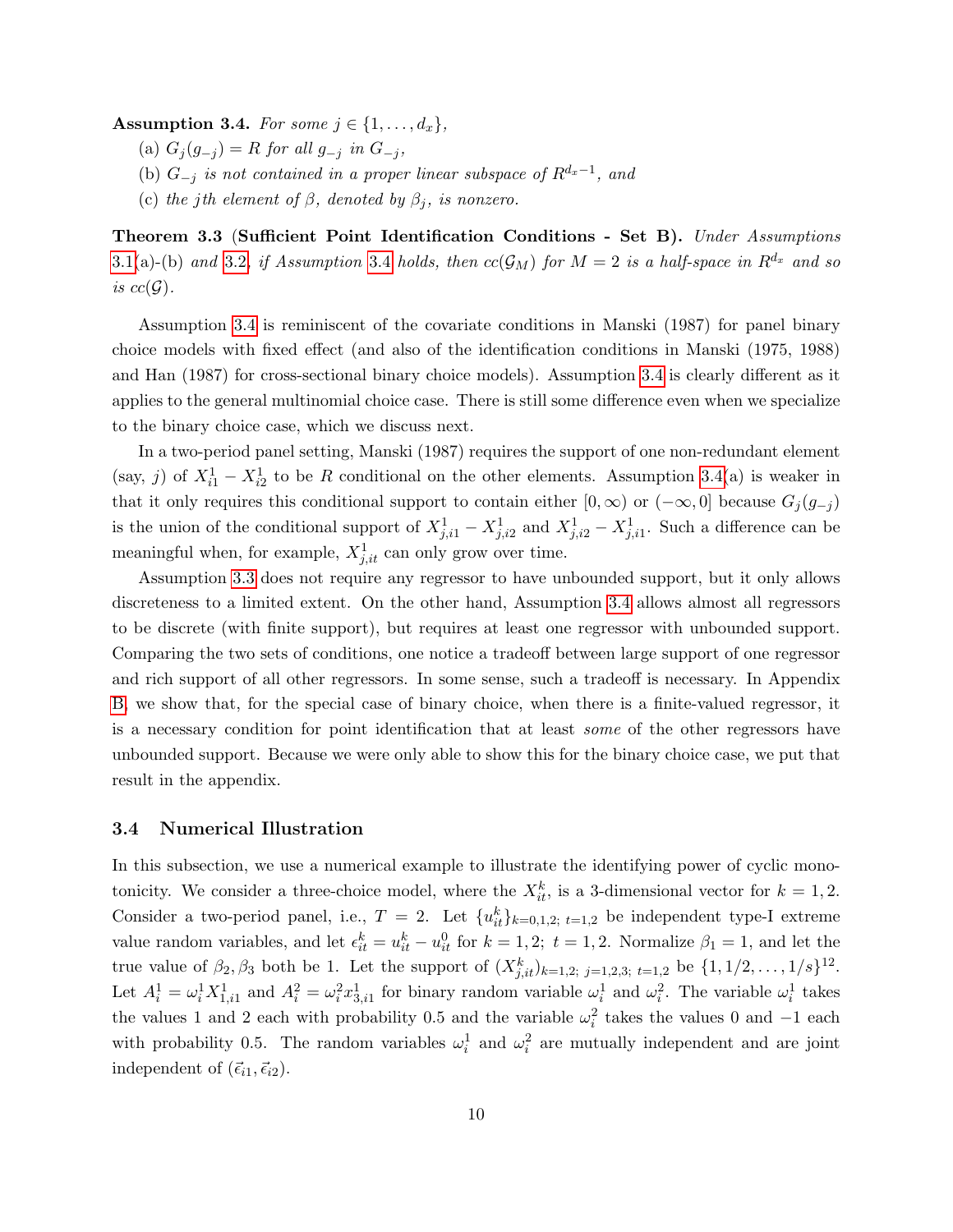

Figure 2: Identified Sets Based on Cyclic Montononicity For the Trinary Choice Model Where Each Regressor Has a s-Point Support.

The identified sets based on length-2 cycles are drawn in Figure [3.3.](#page-9-2) We vary s from 2 to 4 to see the change of  $B_0$  with s. As we can see, the identified set shrinks quickly as we add more support points.

### 4 Estimation and Consistency

Since the identification in this paper is based on inequalities rather than equalities, standard estimation and inference methods do not apply. Nevertheless, we propose a computationally easy consistent estimator for  $\beta$ . Confidence intervals for  $\beta$  can be constructed using the methods proposed for conditional moment inequalities because the identifying conditions in [\(3.6\)](#page-5-1) are conditional moment inequalities.<sup>[5](#page-10-0)</sup> Therefore, we do not discuss it here.

The identification results presented above are based on length-2 cycles. Thus, we focus on the length-2 cycles for estimation as well, although in principle one could use cycles of any length. We do so partly for notational tractability, and partly because length 2-cycles are available for all panel data sets and are computationally simpler.

In the asymptotic analysis, we consider the case of a short panel; that is, the number of time period T is fixed and the number of agents  $n \to \infty$ . Based on the panel data set, suppose that there is a uniformly consistent estimator  $\hat{p}_{j|s,t}(\vec{x}_s, \vec{x}_t)$  for  $E(\vec{Y}_{ij} | \vec{X}_{it} = \vec{x}_t, \vec{X}_{is} = \vec{x}_s)$  for all  $1 \le s < t \le T$ 

<span id="page-10-0"></span><sup>5</sup>See, for example, Andrews and Shi (2013) and Chernozhukov, Lee and Rosen (2013). These methods are partialidentification robust, and thus can be applied even when our point identification assumptions do not hold.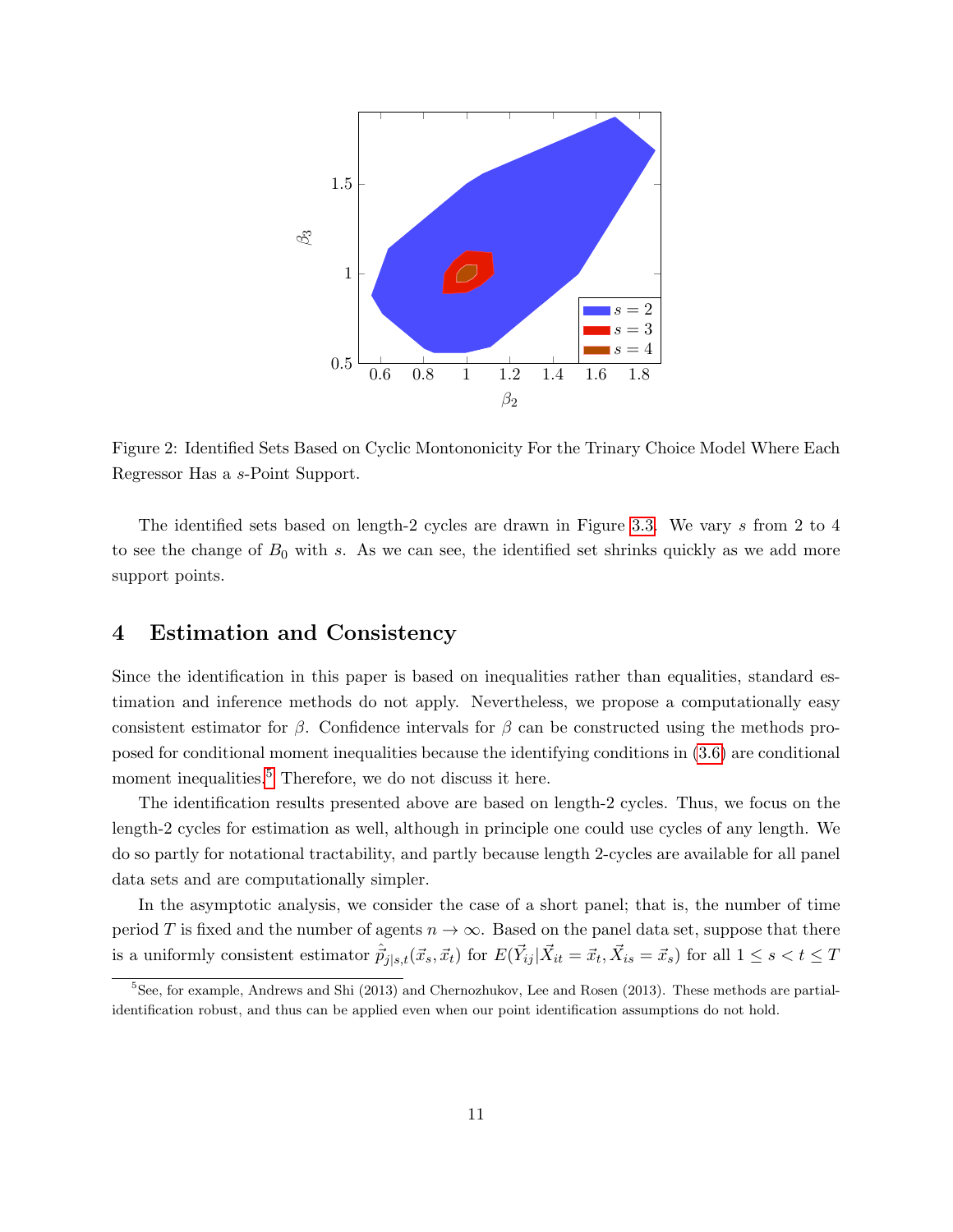and for  $j = s, t$ . Then a consistent estimator of  $\beta$  can be obtained as  $\hat{\beta} = \tilde{\beta}/\|\tilde{\beta}\|$ , where

$$
\widetilde{\beta} = \arg \min_{b \in R^{d_x} : \max_{j=1,\dots,J} |b_j| = 1} Q_n(b), \quad \text{and} \tag{4.1}
$$

$$
Q_n(b) = \max_{1 \le s < t \le T} n^{-1} \sum_{i=1}^n \left[ (b' \vec{X}_{is} - b' \vec{X}_{it}) (\hat{p}_{s|s,t}(\vec{X}_{is}, \vec{X}_{it}) - \hat{p}_{t|s,t}(\vec{X}_{is}, \vec{X}_{it})) \right]_-, \tag{4.2}
$$

where  $[x]_-=|\min\{x,0\}|$ . The estimator is easy to compute because  $Q_n(b)$  is a convex function and the constraint set of the minimization problem is the union of  $2d_x$  convex sets. <sup>[6](#page-11-0)</sup>

The following theorem shows the consistency of  $\hat{\beta}$ .

<span id="page-11-1"></span>**Assumption 4.1.** (a) The set  $cc(\mathcal{G}_M)$  is a half-space for  $M = 2$ .

(b)  $\sup_{\vec{x}_s,\vec{x}_t \in \vec{\mathcal{X}}} \sup_{j=s,t} ||\hat{p}_{j|s,t}(\vec{x}_s, \vec{x}_t) - \vec{p}_{j|s,t}(\vec{x}_s, \vec{x}_t)|| \rightarrow_p 0 \text{ as } n \rightarrow \infty \text{ for all } 1 \leq s < t \leq T$ where  $\vec{p}_{j|s,t}(\vec{x}_s, \vec{x}_t) = E[\vec{Y}_{ij} | \vec{X}_{is} = \vec{x}_s, \vec{X}_{it} = \vec{x}_t]$  for  $j = s, t$ , and (c)  $E[\|\vec{X}_{it}\|] \leq \infty$ .

<span id="page-11-2"></span>**Theorem [4.1](#page-11-1)** (Consistency). Suppose that Assumptions [3.1](#page-4-0) and 4.1 hold. Then,  $\hat{\beta} \rightarrow_{p} \beta$  as  $n \to \infty$ .

The consistency result in Theorem [4.1](#page-11-2) relies on a uniformly consistent estimator of the conditional choice probability  $\vec{p}_{j|s,t}(\vec{x}_s, \vec{x}_t)$ . Such estimators are abundant in the nonparametric regression literature; see for example, Cheng (1984) for the k-nearest neighbor estimator, Chapter 2 of Li and Racine (2006) for kernel regression estimators, and Hirano, Imbens, and Ridder (2009) for a sieve logit estimator. Deriving the convergence rate of  $\hat{\beta}$  appears to be a difficult problem and is left for future work.

#### 4.1 Monte Carlo Simulation

Consider a trinary choice example and a two-period panel. Let  $X_{it}^k$  be a three-dimensional covariate vector:  $X_{it}^k = (X_{j,it}^k)_{j=1,2,3}$ . Let  $(X_{j,it}^k)_{j=1,2,3;k=1,2;t=1,2}$  be independent uniform random variables in [0, 1]. Let  $A_i^k = (\omega_i^k + \sum_{j=1}^3 X_{j,i1}^k)/4$  for  $k = 1, 2, t = 1, 2$ , where  $\omega_i^k$  is uniform in [0, 1], independent across k and independent of other model primitives. Let

$$
(u_{it}^0, u_{it}^1, u_{it}^2) \sim N\left(\begin{pmatrix}0\\0\\0\end{pmatrix}, \begin{pmatrix}1 & 0 & 0\\0 & 1 & 0.5\\0 & 0.5 & 1\end{pmatrix}\right),
$$
(4.3)

and let  $\epsilon_{it}^k = A_i^k (u_{it}^k - u_{it}^0)$ , for  $t = 1, 2$ . Let  $(u_{i1}^0, u_{i1}^1, u_{i1}^2)$  be independent of  $(u_{i2}^0, u_{i2}^1, u_{i2}^2)$ . Let the true coefficient parameter  $\beta = (1, 0.5, 0)$ . Note that for this test model, only our estimator yields consistent point estimates: Pakes and Porter (2013) only consider partial identification,

<span id="page-11-0"></span><sup>&</sup>lt;sup>6</sup>An alternative candidate for  $\hat{\beta}$  is arg min<sub>b∈R<sup>dx</sup> : ||b||=1</sub>  $Q_n(b)$ . However, obtaining this estimator requires minimizing a convex function on a non-convex set, which is computationally less attractive.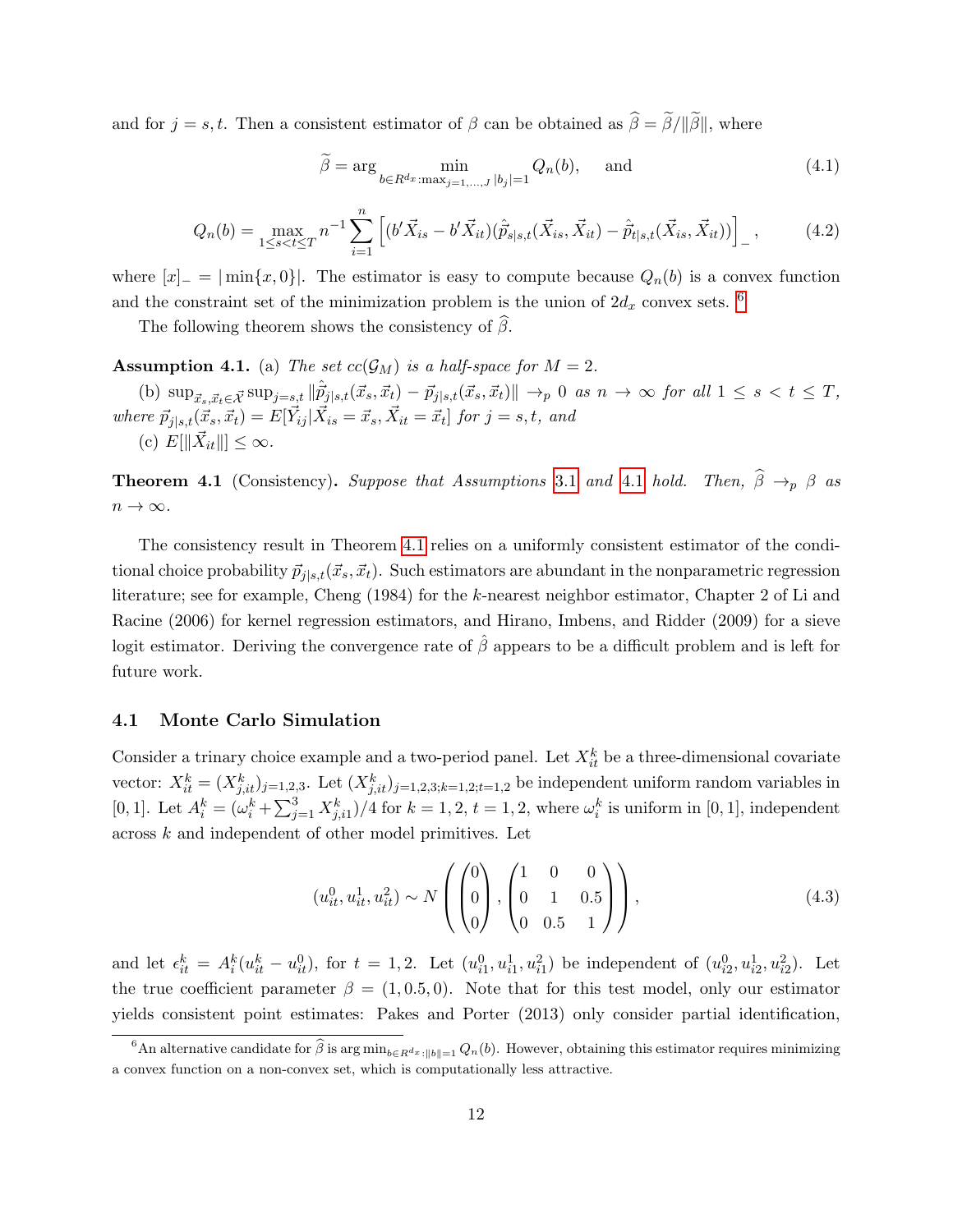and Chamberlain's (1980) conditional logit model requires the errors to be i.i.d. extreme-value distributed.

We compute the bias, standard deviation (SD) and the root mean-squared error (rMSE) of each element of  $\widehat{\beta}$  defined in the previous section. The nonparametric conditional choice probabilities are estimated using the  $k$ -nearest neighbor estimator where the tuning parameter  $k$  is selected via leave-one-out cross-validation. We consider four sample sizes 250, 500, 1000, and 2000, and use 6000 Monte Carlo repetitions. The results are reported in Table [1.](#page-12-0) As we can see, the standard deviation decreases with the sample size for every element of the parameter, which is the general pattern for the bias as well.

| $\, n$ | <b>BIAS</b> | <b>SD</b> |  | $rMSE$ BIAS SD                                                            |  |  | $rMSE$ BIAS SD |  | rMSE |
|--------|-------------|-----------|--|---------------------------------------------------------------------------|--|--|----------------|--|------|
| 250    | .0158       |           |  | $0.0694$ $0.0712$ $-0.0890$ $0.1375$ $0.1638$ $-0.0173$ $0.1384$ $0.1394$ |  |  |                |  |      |
| 500    | .0199       |           |  | 1017. 1009. 10128. 1143. 1082. 1082. 1082. 1084. 1086.                    |  |  |                |  |      |
| 1000   | .0183       |           |  | $0.0288$ $0.0341$ $-0.0525$ $0.0664$ $0.0846$ $-0.0149$ $0.0750$ $0.0764$ |  |  |                |  |      |
| 2000   |             |           |  | .0527 .0527 .0527 .0412 .0483 .0635 .0147 .0527 .0547                     |  |  |                |  |      |

<span id="page-12-0"></span>Table 1: Monte Carlo Results (6000 Repetitions)

### 5 Related model: Aggregate Panel Multinomial Choice Model

Up to this point, we have focused on the setting when the researcher has individual-level panel data on multinomial choice. In this section, we discuss an important and simpler related model: the panel multinomial choice model estimated using aggregate data. Such models are often encountered in empirical industrial organization.<sup>[7](#page-12-1)</sup> In this setting, the researcher observes the aggregated choice probabilities (or market shares) for the consumer population in a number of regions and across a number of time periods. Correspondingly, the covariates are also only observed at region/time level for each choice option. To be precise, we observe  $(\vec{S}_{ct}, \vec{X}_{ct} = (X_{ct}^{1,'}, \ldots, X_{ct}^{K,'})')_{c=1}^{C}$  which denote, respectively, the region/time-level choice probabilities and covariates. Only a "short" panel is required, as our approach works with as few as two periods.

We model the individual choice  $\vec{Y}_{ict} = (Y_{ict}^1, \dots, Y_{ict}^K)'$  as

$$
Y_{ict}^{k} = 1\{\beta'X_{ct}^{k} + A_{c}^{k} + \epsilon_{ict}^{k} \ge \beta'X_{ct}^{k'} + A_{c}^{k'} + \epsilon_{ict}^{k'} \ \forall k' = 0, ..., K\},\tag{5.1}
$$

where  $X_{ct}^0$ ,  $A_c^0$ , and  $\epsilon_{ict}^0$  are normalized to zero,  $\vec{A}_c = (A_c^0, \ldots, A_c^K)'$  is the choice-specific regional fixed effect, and  $\vec{\epsilon}_{ict} = (\epsilon_{ict}^1, \ldots, \epsilon_{ict}^K)'$  is the vector of idiosyncratic shocks. (This is the main distinction vis-a-vis the individual-level model discussed previously, where the  $A_i^k$  are choice-

<span id="page-12-1"></span> $7$ See, for instance, Berry, Levinsohn, and Pakes (1995) and Berry and Haile (2014).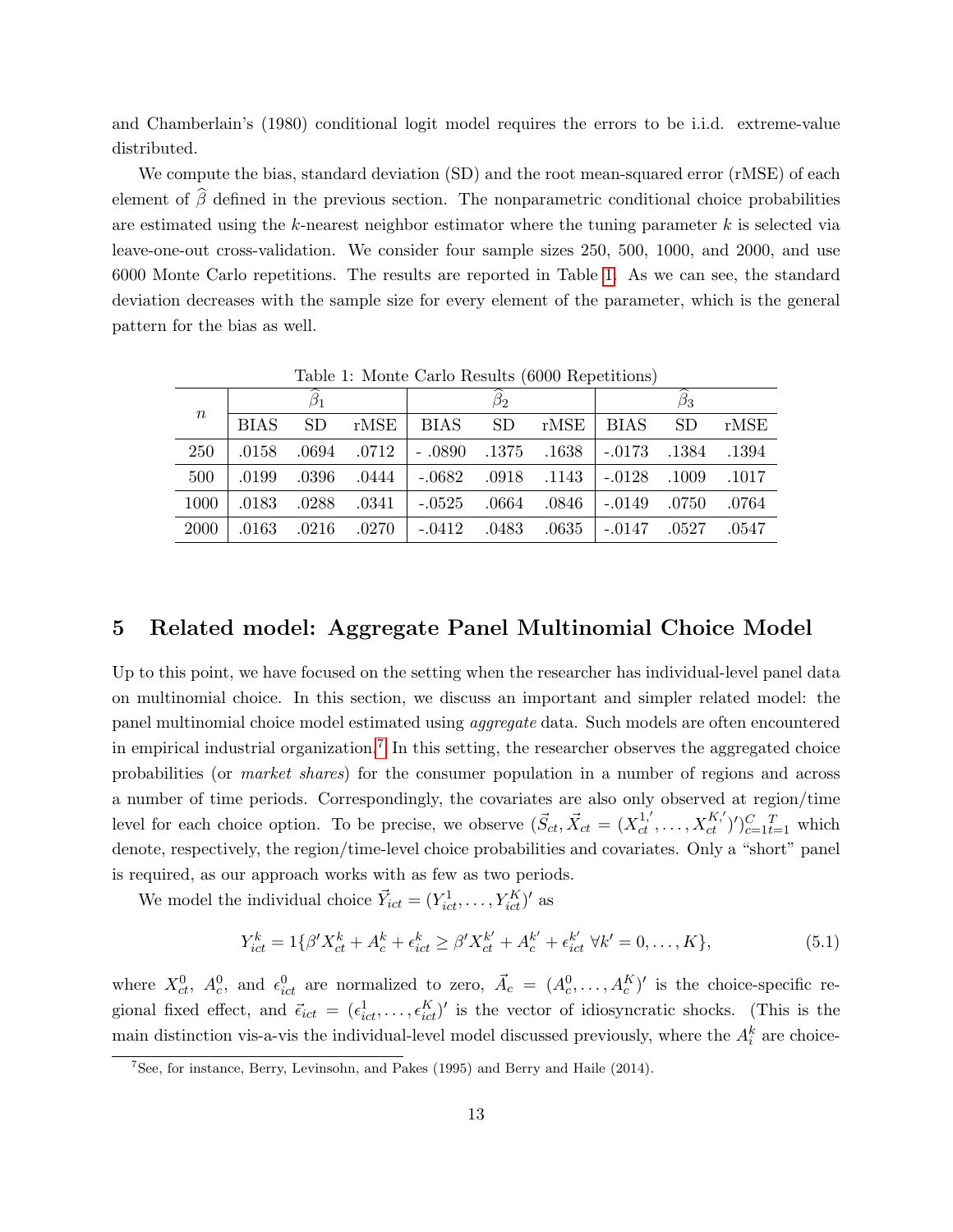and *individual*-specific fixed effects.) Correspondingly, the vector of choice probabilities  $\vec{S}_{ct}$  =  $(S_{ct}^1, \ldots, S_{ct}^K)'$  is obtained as the fraction of  $n_{ct}$  agents in region c and time t who chose option k, i.e.  $\vec{S}_{ct} = n_{ct}^{-1} \sum_{i=1}^{n_{ct}} \vec{Y}_{ict}$ . We make the following assumptions (which are weaker than the corresponding assumptions for individual-level panel data)

<span id="page-13-0"></span>**Assumption 5.1.** (a) The error term  $\vec{\epsilon}_{ict}$  is independent of  $\vec{X}_{ct}$  given  $\vec{A}_c$ , and

(b) the conditional c.d.f. of  $\vec{\epsilon}_{ict}$  given  $\vec{A}_c$  is continuous everywhere.

Under Assumption [5.1,](#page-13-0) Lemma [2.1](#page-3-2) implies that, for any cycle  $t_1, t_2, \ldots, t_M, t_{M+1} = t_1$  in  $\{1, \ldots, T\},\$ 

<span id="page-13-1"></span>
$$
\sum_{m=1}^{M} E(\vec{Y}_{ict_m}^{\prime} | \vec{X}_{ct_m}, \vec{A}_c) (\vec{X}_{c, t_m}^{\prime} \beta - \vec{X}_{c, t_{m+1}}^{\prime} \beta) \ge 0, \ a.s.
$$
\n(5.2)

Unlike in the the individual-level setting, we no longer need to eliminate the fixed effect  $\vec{A_c}$  from the inequalities in Eq. [\(5.2\)](#page-13-1). This is because in the aggregate setting, even though  $\vec{A_c}$  is latent, the conditional choice probability  $E(\vec{Y}_{ict}|\vec{X}_{ct}, \vec{A}_c)$  can be estimated uniform consistently by  $\vec{S}_{ct}$ .<sup>[8](#page-13-2)</sup> Because no integrating-out is needed, we also do not need the conditional irrelevance assumption analogous to Assumption [3.1\(](#page-4-0)b), which enables us to allow  $\vec{X}_{ct}$  to contain lagged values of  $\vec{S}_{ct}$ .

Using  $\vec{S}_{ct}$  as the estimator of  $E[\vec{Y}_{ict}|\vec{X}_{ct}, \vec{A}_c]$ , we can construct a consistent estimator of  $\beta$ :  $\hat{\beta} = \tilde{\beta}/\|\tilde{\beta}\|$ , where

$$
\widetilde{\beta} = \arg \min_{b \in R^{d_x} : \max_{j=1,\dots,J} |b_j| = 1} Q_n(b), \quad \text{and} \tag{5.3}
$$

$$
Q_n(b) = \max_{1 \le s < t \le T} C^{-1} \sum_{c=1}^C \left[ (b' \vec{X}_{cs} - b' \vec{X}_{ct}) (\vec{S}_{cs} - \vec{S}_{ct}) \right]_-\,. \tag{5.4}
$$

This estimator is consistent by similar arguments as those for Theorem [4.1.](#page-11-2)

#### 5.1 Empirical Illustration

Here we consider an empirical illustration, based on the aggregate panel multinomial choice model described above. We estimate a discrete choice demand model for bathroom tissue, using store/week-level scanner data from different branches of Dominicks supermarket.<sup>[9](#page-13-3)</sup> The bathroom tissue category is convenient because there are relatively few brands of bathroom tissue, which simplifies the analysis. The data are collected at the store and week level, and report sales and prices of different brands of bathroom tissue. For each of 54 Dominicks stores, we aggregate the store-level sales of bathroom tissue up to the largest six brands, lumping the remaining brands into the seventh good (see Table [2\)](#page-14-0).

<span id="page-13-2"></span><sup>&</sup>lt;sup>8</sup>Specifically, we can use  $\vec{S}_{ct} = n_{ct}^{-1} \sum_{i=1}^{n_{ct}} \vec{Y}_{ict}$  to estimate  $E(\vec{Y}_{ict} | \vec{X}_{ct}, \vec{A}_c)$ . If  $\inf_{c,t} n_{ct}$  grows fast enough with  $C \times T$ , this estimator is uniformly consistent, i.e.  $\sup_c \sup_t ||\vec{S}_{ct} - E(\vec{Y}_{ict} | \vec{X}_{ct}, \vec{A}_c)|| \rightarrow_p 0$ . Section 3.2 of Freyberger's (2013) arguments (using Bernstein's Inequality) imply that the above convergence holds if  $\log(C \times T)/\min_{c,t} n_{ct} \to 0$ .

<span id="page-13-3"></span><sup>9</sup>This dataset has previously been used in many papers in both economics and marketing; see a partial list at <http://research.chicagobooth.edu/kilts/marketing-databases/dominicks/papers>.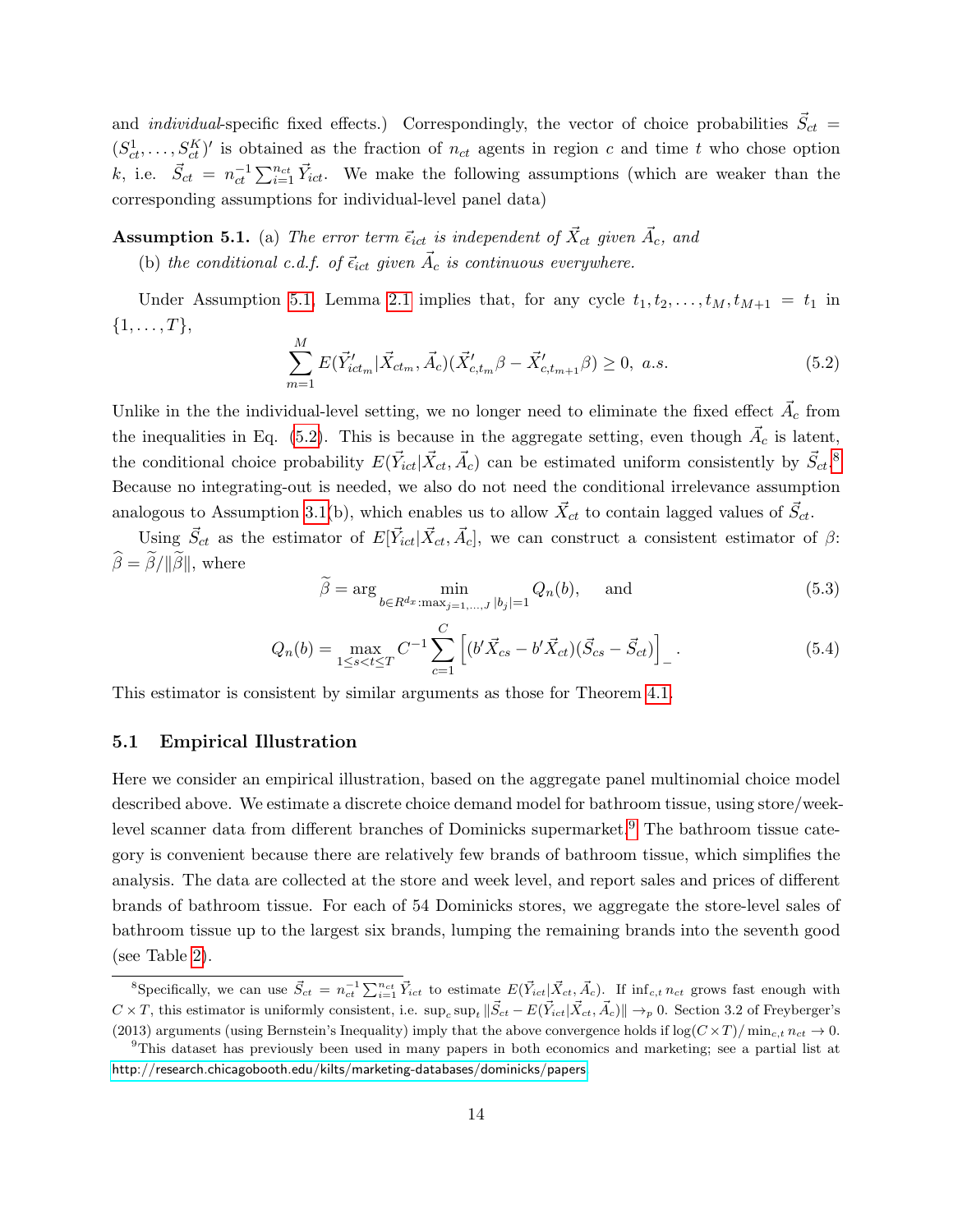<span id="page-14-0"></span>

| Table 2: Table of the 7 product-aggregates used in estimation. |                                                                   |  |  |  |  |  |
|----------------------------------------------------------------|-------------------------------------------------------------------|--|--|--|--|--|
|                                                                | Products included in analysis                                     |  |  |  |  |  |
|                                                                | Charmin                                                           |  |  |  |  |  |
| $\overline{2}$                                                 | White Cloud                                                       |  |  |  |  |  |
| 3                                                              | Dominicks                                                         |  |  |  |  |  |
| 4                                                              | Northern                                                          |  |  |  |  |  |
| 5                                                              | Scott                                                             |  |  |  |  |  |
| 6                                                              | Cottonelle                                                        |  |  |  |  |  |
|                                                                | Other good (incl. Angelsoft, Kleenex, Coronet and smaller brands) |  |  |  |  |  |

We form moment conditions based on cycles over weeks, for each store. In the estimation results below, we consider cycles of length 2. Since data are observed at the weekly level, we consider subsamples of 10 weeks or 15 weeks which were drawn at periodic intervals from the 1989- 1993 sample period. After the specific weeks are drawn, all length-2 cycles that can be formed from those weeks are used.

We allow for store/brand level fixed effects and use the techniques developed in Section 3.1 to difference them out. Due to this, any time-invariant brand- or store-level variables will be subsumed into the fixed effect, leaving only explanatory covariates which vary both across stores and time. As such, we consider a simple specification with  $X^k = (PRICE, DEAL, PRICE^*DEAL)$ . PRICE is measured in dollars per roll of bathroom tissue, while DEAL is defined as whether a given brand was on sale in a given store-week.<sup>[10](#page-14-1)</sup> Since any price discounts during a sale will be captured in the PRICE variable itself, DEAL captures any additional effects that a sale has on behavior, beyond price. Summary statistics for these variables are reported in Table [3.](#page-14-2)

|                                         |                               |  | Lable 9. Dummary DeachServes | min max mean median std.dev       |       |
|-----------------------------------------|-------------------------------|--|------------------------------|-----------------------------------|-------|
| $10$ week data DEAL $0$ $1$ $.4350$ $0$ |                               |  |                              |                                   | .4749 |
|                                         | PRICE .1776 .6200 .3637 .3541 |  |                              |                                   | .0876 |
| $15$ week data DEAL $0$ $1$ $.4488$     |                               |  |                              | $\begin{array}{cc} 0 \end{array}$ | .4845 |
|                                         | PRICE .1849 .6200 .3650 .3532 |  |                              |                                   | .0887 |

<span id="page-14-2"></span>Table 3: Summary Statistics

The point estimates are reported in Table [4.](#page-15-0) One interesting observation from the table is that the sign of the interaction term is negative, indicating that consumers are more price sensitive when a product is on sale. This may be consistent with the story that the sale status draws consumers' attention to price (from other characteristics of the product).

<span id="page-14-1"></span><sup>&</sup>lt;sup>10</sup>The variable DEAL takes the binary values  $\{0,1\}$  for products 1-6, but takes continuous values between 0 and 1 for product 7. The continuous values for product 7 stand for the average on-sale frequency of all the small brands included in the product-aggregate 7. This and the fact that PRICE is a continuous variable make the point identification condition, Assumption [3.3,](#page-8-2) plausible.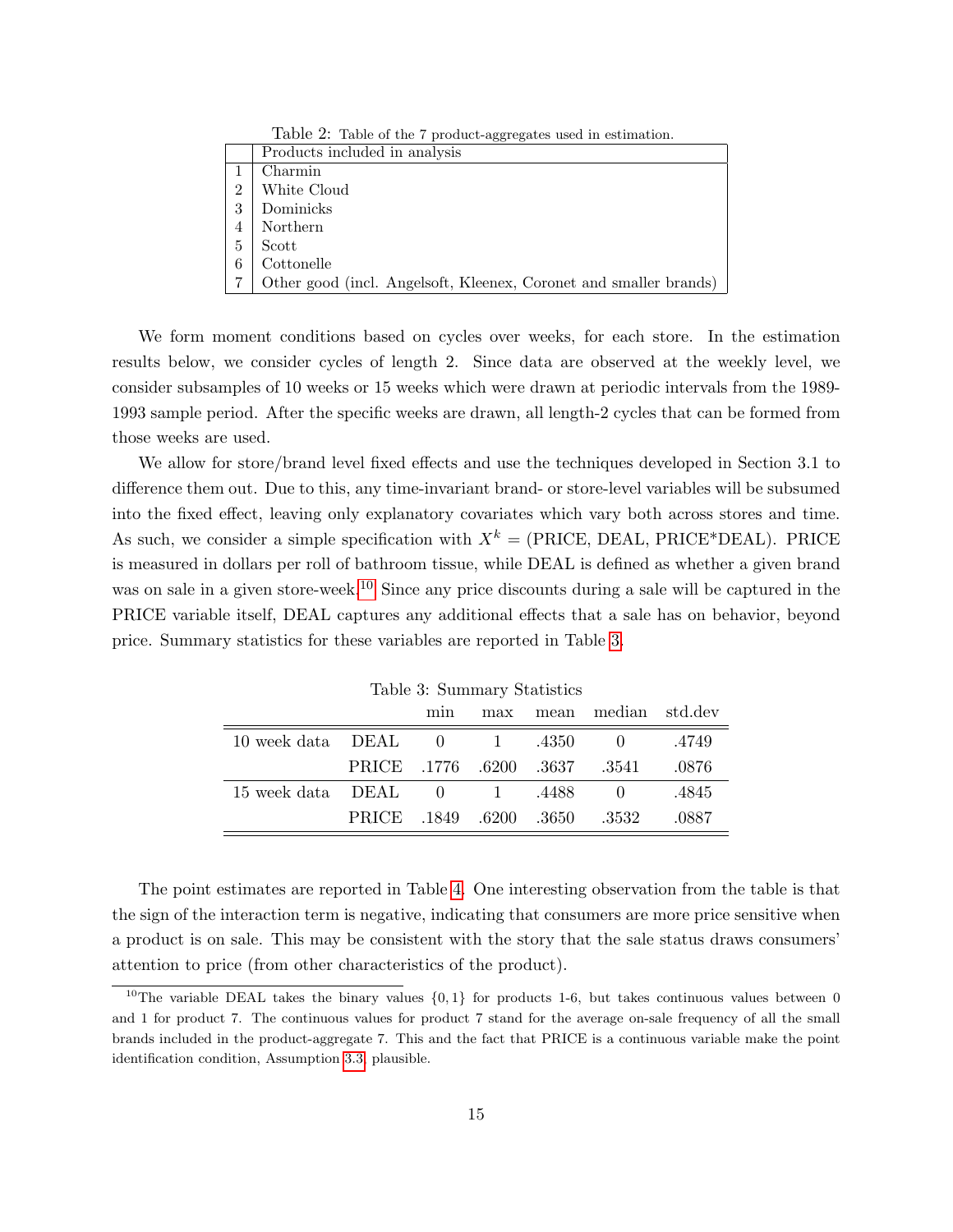<span id="page-15-0"></span>

|    | deal       | .1053    | .0725    |
|----|------------|----------|----------|
| 32 | price      | $-.9720$ | -.9922   |
|    | price*deal | $-.2099$ | $-.1017$ |
|    |            |          |          |

Table 4: Point Estimates for Bathroom Tissue Choice Model 10 week data 15 week data

### 6 Conclusions

In this paper we explored how the notion of cyclic monotonicity can be exploited for the identification and estimation of panel multinomial choice models with fixed effects. In these models, the social surplus (expected maximum utility) function is convex, implying that its gradient, which corresponds to the choice probabilities, satisfies cyclic monotonicity. This is just the appropriate generalization of the fact that the slope of a single-variate convex function is non-decreasing. In ongoing work, we are considering the possible extension of these ideas to other models and economic settings.

Throughout this paper, we have focused on estimation under the assumption that the conditions for point identification are satisfied. In the case that these conditions are not satisfied, the parameters will only be partially identfied, and we might consider an alternative inferential approach for this case based on recent work by Freyberger and Horowitz (2013). Since this approach is quite different in spirit to the methods described so far, we do not discuss it here.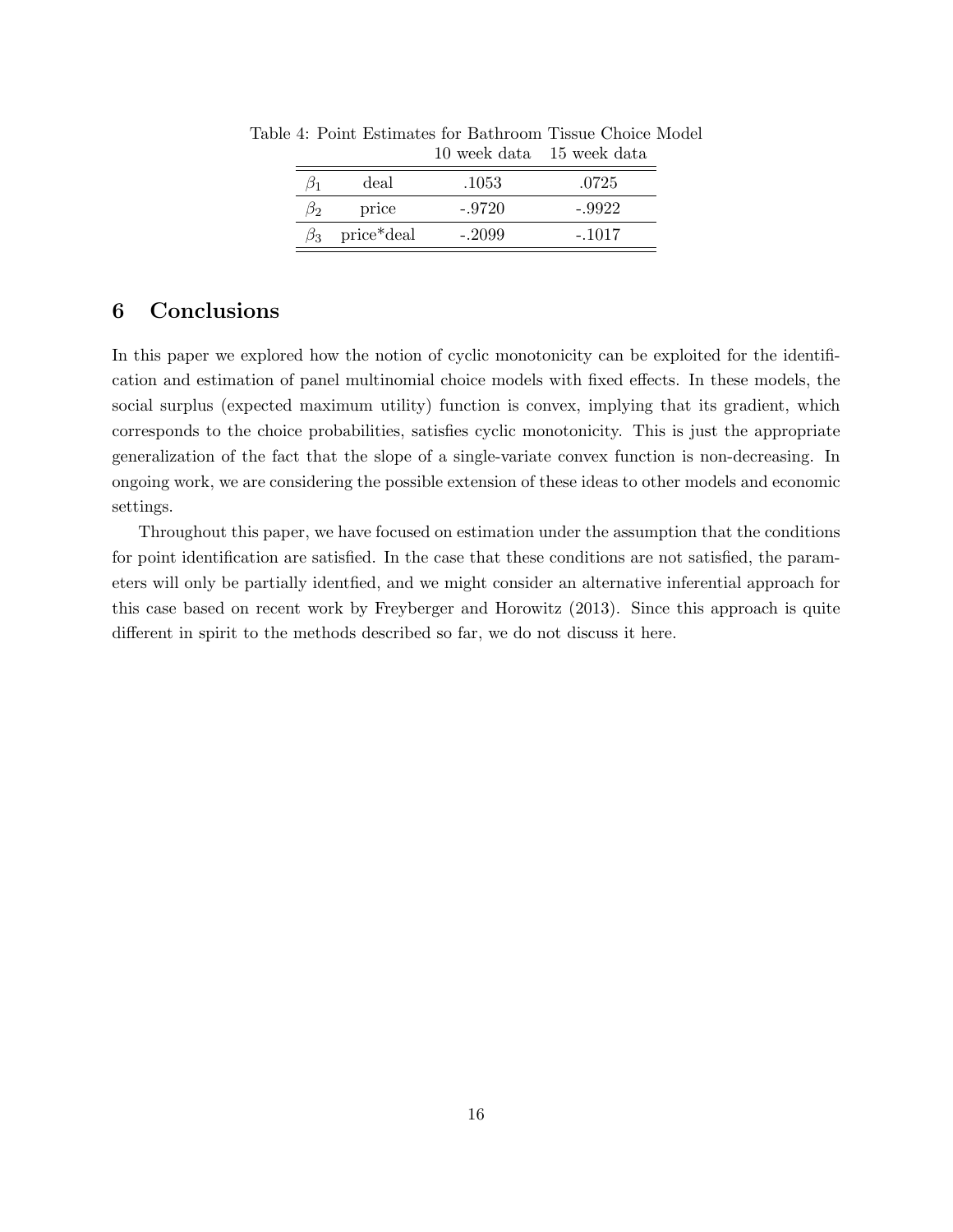### References

- [1] J. Abrevaya. Leapfrog estimation of a fixed-effects model with unknown transformation of the dependent variable. Journal of Econometrics, 93: 203-228, 1999.
- [2] D. Andrews and X. Shi. Inference based on conditional moment inequalities. Econometrica, 81: 609-666, 2013.
- [3] H. Ahn, H. Ichimura, J. Powell, and P. Ruud. Simple Estimators for Invertible Index Models. Working paper, 2015.
- [4] S. Berry and P. Haile. Identification in differentiated products markets using market-level data. Econometrica, 82: 1749-1797, 2014.
- [5] S. Berry, J. Levinsohn, and A. Pakes. Automobile prices in market equilibrium. Econometrica, 65: 841-890, 1995.
- [6] G. Chamberlain. Analysis of Variance with Qualitative Data. Review of Economic Studies, 47: 225-238, 1980.
- [7] G. Chamberlain. Binary Response Models for Panel Data: Identification and Information. Econometrica, 78: 159-168, 2010.
- [8] P. E. Cheng. Strong Consistency of Nearest Neighbor Regression Function Estimators. Journal of Multivariate Analysis, 15:63-72, 1984.
- [9] V. Chernozhukov, S. Lee, and A. Rosen. Intersection Bounds: Estimation and Inference. Econometrica, 81: 667-737, 2013.
- [10] J. Fox. Semi-parametric Estimation of Multinomial Discrete-Choice Models using a Subset of Choices. RAND Journal of Economics, 38: 1002-1029, 2007.
- [11] J. Freyberger. Asymptotic Theory for Differentiated Product Demand Models with Many Markets. Working paper, 2013.
- [12] J. Freyberger and J. Horowitz. Identification and Shape Restrictions in Nonparametric Instrumental Variables Estimation. Working paper, 2013.
- [13] A. Han. Nonparametric Analysis of a Generalized Regression Model. Journal of Econometrics, 35:303-316, 1987.
- [14] —. Large Sample Properties of the Maximum Rank Correlation Estimator in Generalized Regression Models. Working paper, 1988.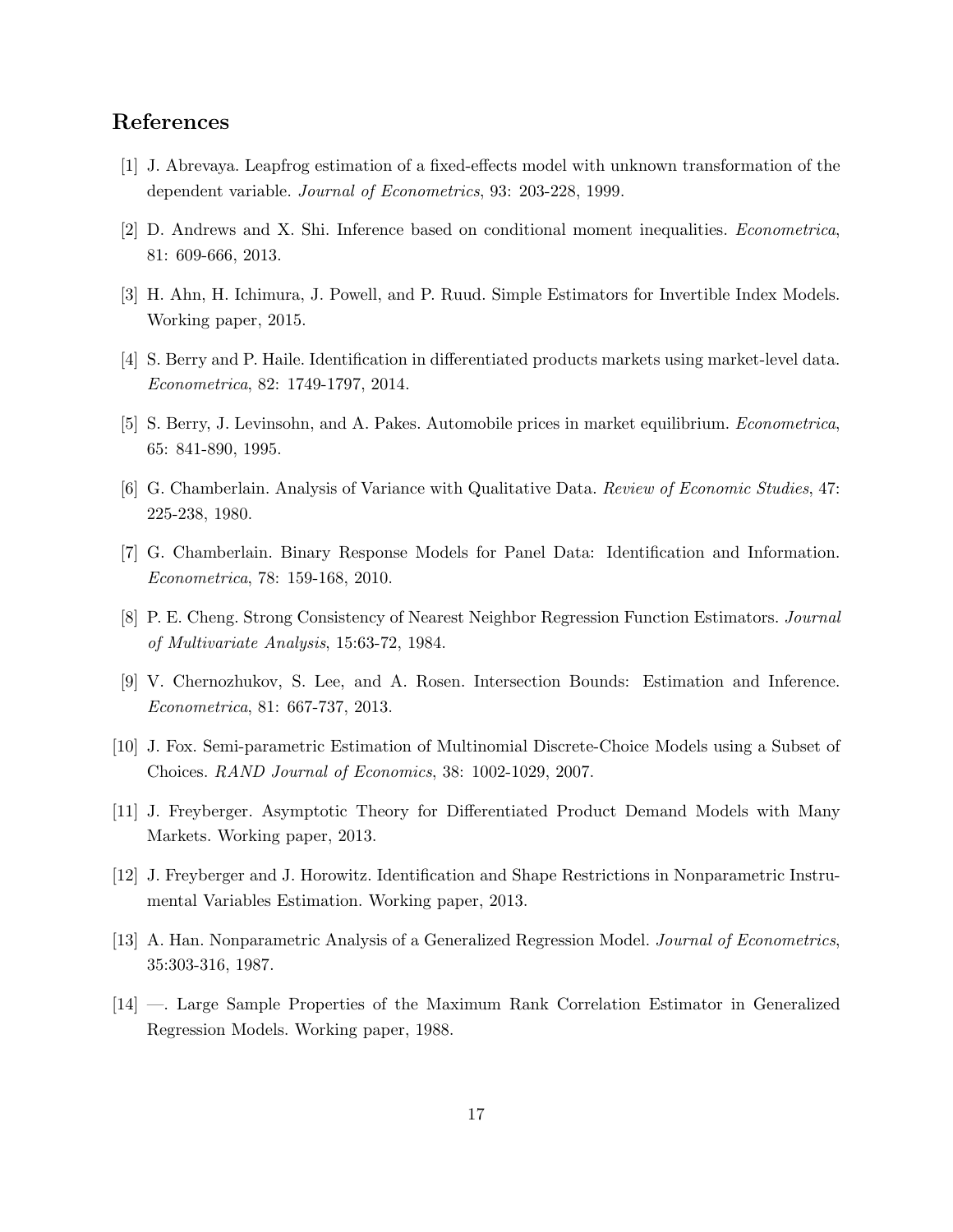- [15] K. Hirano, G. W. Imbens, and G. Ridder. Efficient Estimation of Average Treatment Effects Using the Estimated Propensity Score. Econometrica, 71:1161-1189, 2003.
- [16] J. Horowitz. Semi-parametric and Nonparametric Methods in Econometrics. Springer-Verlag, 2009 (second edition).
- [17] B. Honoré and E. Kyriazidou. Panel Discrete Choice Models with Lagged Dependent Variables. Econometrica, 68:839-874, 2000.
- [18] B. Honoré and A. Lewbel. Semi-parametric binary choice panel data models without strictly exogenous regressors. Econometrica, 70:2053-2063, 2002.
- [19] G. W. Imbens. Nonparametric Estimation of Average Treatment Effect Under Exogeneity: A Review. Review of Economics and Statistics 86(1):1-29, 2004.
- [20] A. Lewbel. Semi-parametric latent variable estimation with endogenous or mismeasured regressors. Econometrica, 66: 105-121, 1998.
- [21] A. Lewbel. Semi-parametric qualitative response model estimation with unknown heteroscedasticity or instrumental variables. Journal of Econometrics, 97: 145-177, 2000.
- [22] Q. Li and J. Racine. Nonparametric Econometrics: Theory and Practice. Princeton University Press, 2007.
- [23] C. F. Manski. The Maximum Score Estimation of the Stochastic Utility Model. Journal of Econometrics, 3:205–228, 1975.
- [24] C. F. Manski. Semi-parametric Analysis of Random Effects Linear Models from Binary Panel Data. Econometrica, 55:357-362, 1987.
- [25] C. F. Manski. Identification of Binary Response Models. JASA, 83:729-738, 1988.
- [26] D. L. McFadden. Modelling the Choice of Residential Location. In A. Karlgvist et. al., editors, Spatial Interaction Theory and Residential Location, North-Holland, 1978.
- [27] D. L. McFadden. Economic Models of Probabilistic Choice. In C. Manski and D. McFadden, editors, Structural Analysis of Discrete Data with Econometric Applications, MIT Press, 1981.
- [28] W. K. Newey and D. L. McFadden. Chapter 36 Large Sample Estimation and Hypothesis Testing. In R. F. Engle and D. L. McFadden, editors, Handbook of Econometrics, Volume 4, Elsevier, 1994.
- [29] A. Pakes and J. Porter. Moment Inequalities for Semi-parametric Multinomial Choice with Fixed Effects. Working paper, Harvard University, 2013.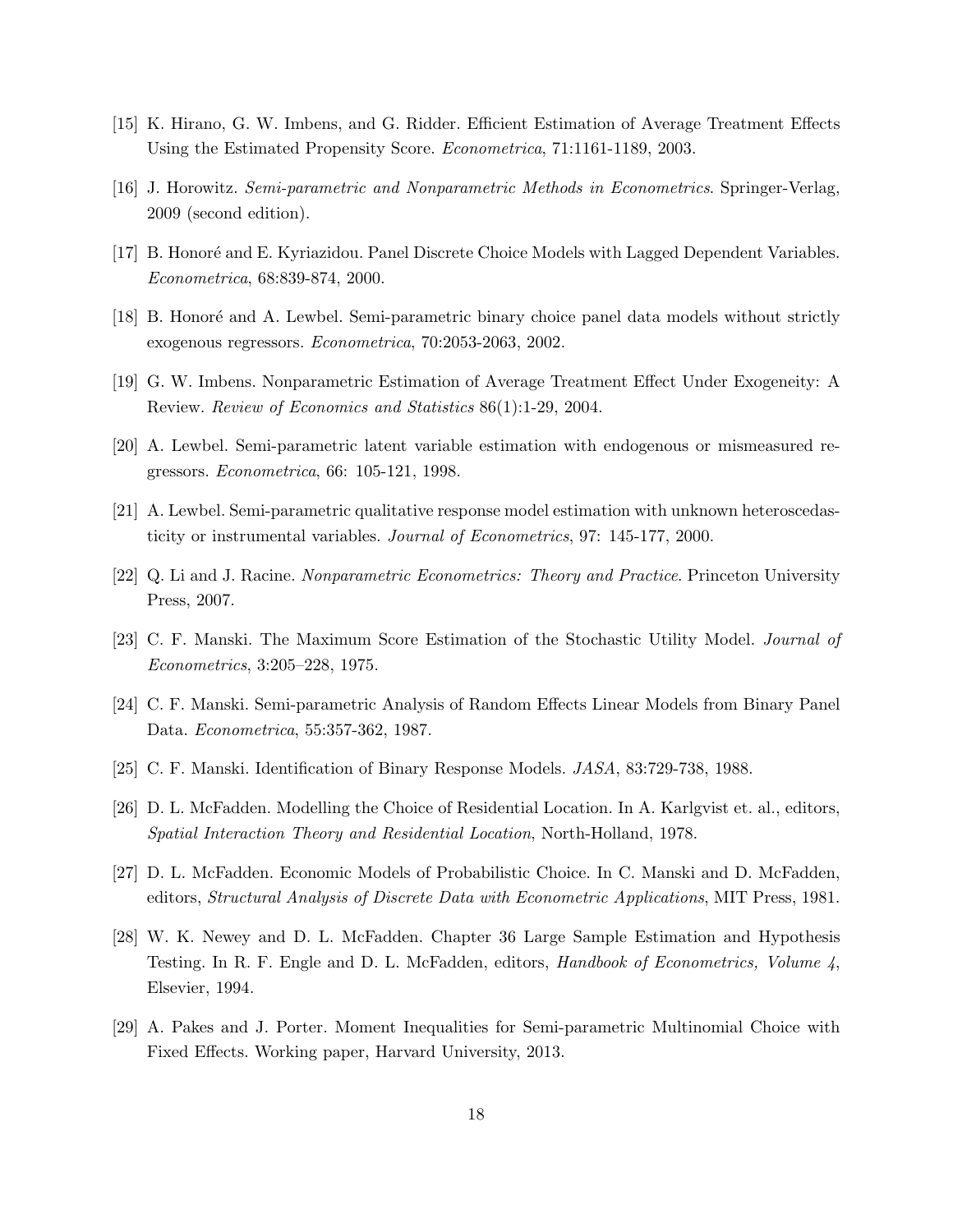- [30] J. Powell and P. Ruud. Simple Estimators for Semi-parametric Multinomial Choice Models. Working paper, 2008.
- [31] R. Tyrell Rockafellar. Convex Analysis. Princeton University Press, 1970.
- [32] P. Rosenbaum and D. Rubin. The Central Role of the Propensity Score in Observational Studies for Causal Effects. Biometrika. 70:41-55, 1983.
- [33] J. H. Stock and M. W. Watson. *Introduction to Econometrics*. 3rd ed. Pearson Publishing, 2010.
- [34] C. Villani. Topics in Optimal Transportation. American Mathematical Society, Graduate Studies in Mathematics, Vol. 58, 2003.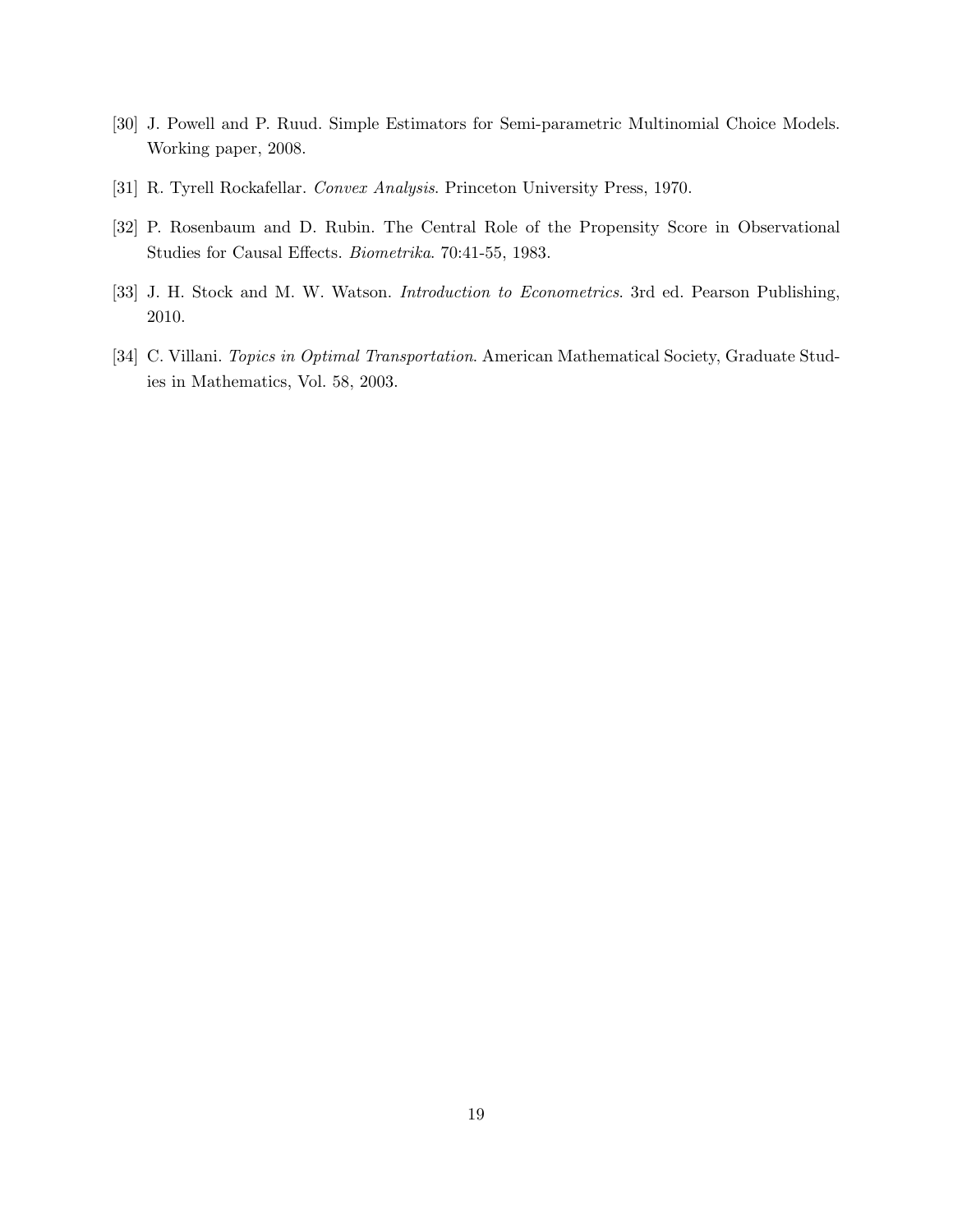### <span id="page-19-0"></span>A Appendix: Proofs

*Proof of Lemma* [2.1](#page-3-2). (a) By the independence between  $\vec{U}$  and  $\vec{\epsilon}$ , we have

$$
\mathcal{G}(\vec{u}) = E\{\max_k [U^k + \epsilon^k] | \vec{U} = \vec{u}\} = E\{\max_k [u^k + \epsilon^k]\}.
$$
\n(A.1)

This function is convex because  $\max_k[u^k + \epsilon^k]$  is convex for all values of  $\epsilon^k$  and the expectation operator is linear.

(b,c) Without loss of generality, we focus on the differentiability with respect to  $u^K$ . Let  $(u^1_*)$  $(u^1_*,\ldots,u^K_*)$  denote an arbitrary fixed value of  $(U^1,\ldots,U^K)$ , and let  $u^0_* = 0$ . It suffices to show that  $\lim_{\eta\to 0}[\mathcal{G}(u^1_*)]$  $u^1_*, \ldots, u^K_* + \eta$ ) –  $\mathcal{G}(u^1_*)$  $\left( \mathbf{R}^1, \ldots, \mathbf{u}_{\ast}^K \right) / \eta$  exists. We show this using the bounded convergence theorem. First observe that

$$
\frac{\mathcal{G}(u^1_*,\ldots,u^K_*+\eta)-\mathcal{G}(u^1_*,\ldots,u^K_*)}{\eta}=E\left[\frac{\Delta(\eta,\vec{u}_*,\vec{\epsilon})}{\eta}\right],\tag{A.2}
$$

where  $\Delta(\eta, \vec{u}_*, \vec{\epsilon}) = \max\{u_*^1 + \epsilon^1, \ldots, u_*^K + \eta + \epsilon^K\} - \max\{u_*^1 + \epsilon^1, \ldots, u_*^K + \epsilon^K\}.$  Consider an arbitrary value  $\vec{e}$  of  $\vec{\epsilon}$  and  $e^0 = 0$ . If  $e^K + u^K_* > \max_{k=0,\dots,K-1} [u^k_* + e^k]$ , for  $\eta$  close enough to zero, we have

$$
\frac{\Delta(\eta, \vec{u}_*, \vec{e})}{\eta} = \frac{(u_*^K + \eta + e^K) - (u_*^K + e^K)}{\eta} = 1.
$$
 (A.3)

Thus,

$$
\lim_{\eta \to 0} \frac{\Delta(\eta, \vec{u}_*, \vec{e})}{\eta} = 1.
$$
\n(A.4)

On the other hand, if  $e^K + u_*^K < \max_{k=0,\dots,K-1} [u_*^k + e^k]$ , then for  $\eta$  close enough to zero, we have

$$
\frac{\Delta(\eta, \vec{u}_*, \vec{e})}{\eta} = \frac{0}{\eta} = 0.
$$
\n(A.5)

Thus,

$$
\lim_{\eta \to 0} \frac{\Delta(\eta, \vec{u}_*, \vec{e})}{\eta} = 0.
$$
\n(A.6)

Because  $\vec{\epsilon}$  has a continuous distribution, we have  $Pr(\epsilon^K + u^K_*) = \max_{k=0,\dots,K-1} [u^k_* + \epsilon^k] = 0.$ Therefore, almost surely,

$$
\lim_{\eta \to 0} \frac{\Delta(\eta, \vec{u}_*, \vec{\epsilon})}{\eta} = 1 \{ \epsilon^K + u_*^K > \max_{k=0,\dots,K-1} [u_*^k + \epsilon^k] \}. \tag{A.7}
$$

Also, observe that

$$
\left|\frac{\Delta(\eta, \vec{u}_*, \vec{\epsilon})}{\eta}\right| \le \left|\frac{u_*^K + \eta + \epsilon^K - (u_*^K + \epsilon^K)}{\eta}\right| = 1 < \infty. \tag{A.8}
$$

Thus, the bounded convergence theorem applies and yields

$$
\lim_{\eta \to 0} E\left[\frac{\Delta(\eta, \vec{u}_*, \vec{\epsilon})}{\eta}\right] = E[1\{\epsilon^K + u_*^K > \max_{k=0,\dots,K-1} [u_*^k + \epsilon^k]\}] = p^K(\vec{u}).
$$
\n(A.9)

This shows both part (b) and part (c).

Part (d) is a direct consequence of part (c) and Proposition [1.](#page-3-1)  $\Box$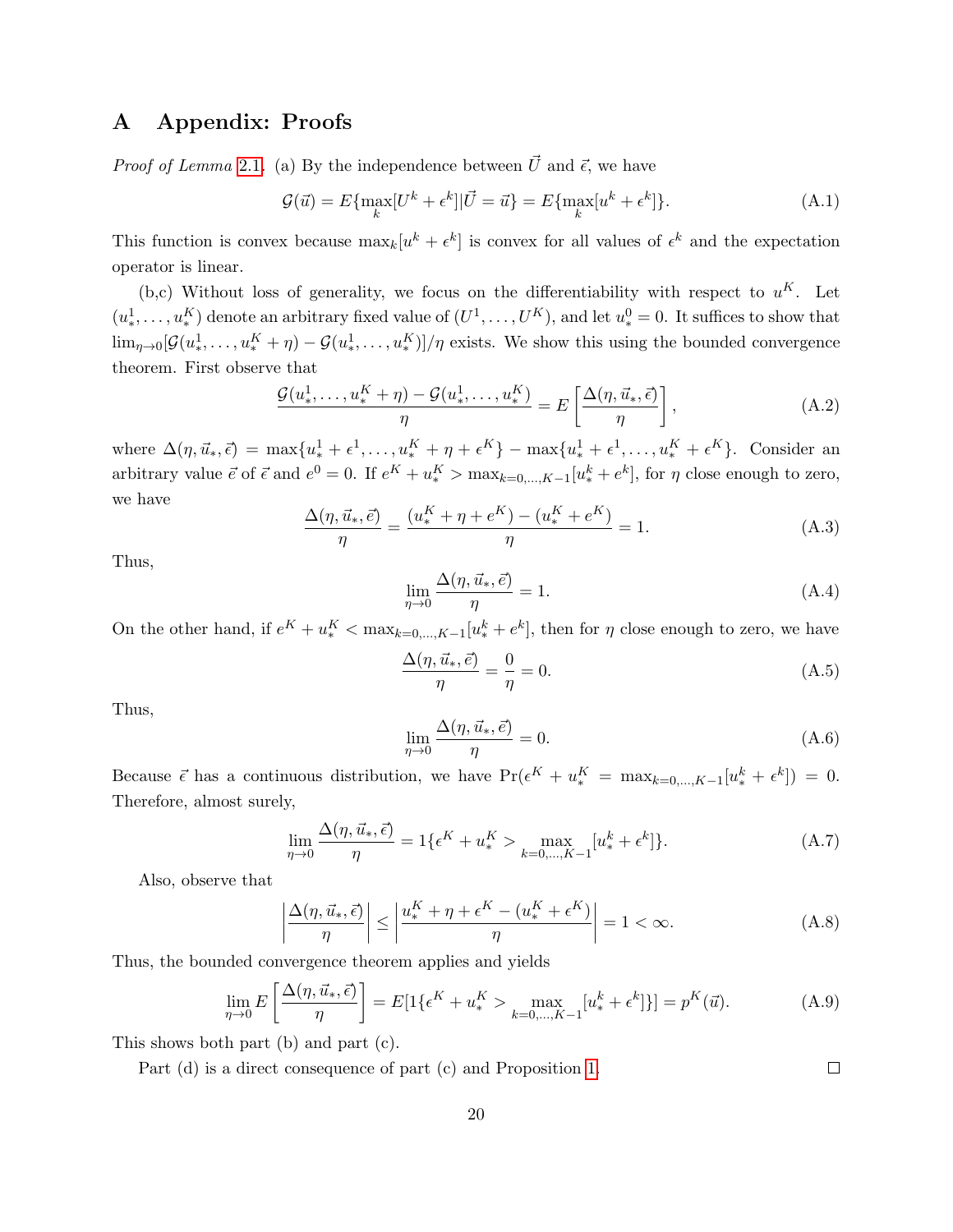*Proof of Theorem* [3.1](#page-6-0). First note that the true parameter value  $\beta$  satisfies  $\beta' g \ge 0$  for all  $g \in \mathcal{G}$  by [\(3.7\)](#page-5-3) and by the definition of G. Then by the definition of  $cc(\mathcal{G})$ , we have  $\beta'g \geq 0$  for all  $g \in cc(\mathcal{G})$ . That implies that  $cc(\mathcal{G})$  is a subset of the half-space  $\{g \in R^{d_x} : \beta'g \ge 0\}$ . By the same logic, we have

$$
cc(\mathcal{G}) \subseteq \cap_{b \in B_0} \{ g \in R^{d_x} : b'g \ge 0 \}.
$$
\n(A.10)

Note that 0 is on the boundary of all the half-spaces  $\{g \in R^{d_x} : b'g \ge 0\}$ , which implies that the intersection of these half-spaces is a half-space if and only if they are all the same half-space, or equivalently if and only if  $B_0$  is a singleton. This proves the theorem.  $\Box$ 

Proof of Theorem [3.2](#page-8-0). Consider the set

$$
\tilde{G} = \{ g \in G : \beta' g > 0 \}. \tag{A.11}
$$

Next, we show that (i)  $cone(\tilde{G})$  is dense in the set  $\{g \in R^{d_x} : \beta'g > 0\}$  and (ii)  $cone(\tilde{G}) \subseteq cone(\mathcal{G})$ . Both (i) and (ii) together immediately implies that  $\{g \in R^{d_x} : \beta'g \ge 0\} \subseteq closure(cone(\mathcal{G})) \subseteq cc(\mathcal{G})$ . By [\(3.6\)](#page-5-1),  $cc(\mathcal{G}) \subseteq (\{g \in R^{d_x} : \beta'g \ge 0\})$ . Thus  $cc(\mathcal{G}) = \{g \in R^{d_x} : \beta'g \ge 0\}$ .

To show (i), consider an arbitrary point  $g_0 \in R^{d_x}$  such that  $\beta' g_0 > 0$ . Then by Assumption [3.3,](#page-8-2) there exists sequences  $\{\lambda_m \in [0,\infty)\}\$  and  $\{g_m \in G\}$  such that  $\lim_{m\to\infty} \lambda_m g_m = g_0$ . Because  $\beta' g_0 > 0$ , there must exists an  $M > 0$  such that for all  $m > M$ ,  $\lambda_m \beta' g_m > 0$ . For these m's, we must have  $\beta' g_m > 0$ . That is,  $g_m \in \tilde{G}$ . Therefore,  $g_0$  can be approximately arbitrarily closely by points in  $cone(G)$ , which shows result (i).

To show (ii), consider an arbitrary point  $\tilde{g} \in cone(\tilde{G})$ . Then there exists  $\lambda \geq 0$  and  $g \in G$  such that  $\beta' g > 0$  and  $\tilde{g} = \lambda g$ . By the definition of G, there exist  $s, t \in \{1, ..., T\}, k \in \{1, ..., K\}$  and  $\vec{x}^{-k} \in \vec{\mathcal{X}}_{-k}$  such that  $g \in G^k_{s,t}(\vec{x}^{-k})$ . Then there exists  $x^k_*$  and  $x^k_{\dagger}$  $x_{\dagger}^k$  such that  $x_{\dagger}^k - x_{\dagger}^k = g$  and  $(x_{\dagger}^k)$  $_{*}^{k},x_{\dagger}^{k})$ is in the conditional support of  $(X_{it}^k, X_{is}^k)$  given  $\vec{X}_{it}^{-k} = \vec{X}_{is}^{-k} = \vec{x}^{-k}$ . By the definition of  $\mathcal{G}$ , the following element belongs to  $\mathcal{G}$ :

<span id="page-20-0"></span>
$$
E[Y_{it}^k - Y_{is}^k | X_{it}^k = x_*^k, \vec{X}_{it}^{-k} = \vec{X}_{is}^{-k} = \vec{x}^{-k}, X_{is}^k = x_{\dagger}^k]g
$$
\n(A.12)

Below we show that

$$
E[Y_{it}^k - Y_{is}^k | X_{it}^k = x_*^k, \vec{X}_{it}^{-k} = \vec{X}_{is}^{-k} = \vec{x}^{-k}, X_{is}^k = x_{\dagger}^k] > 0.
$$
 (A.13)

This implies that  $g \in cone(\mathcal{G})$ . Thus,  $\tilde{g} \in cone(\mathcal{G})$ , which shows result (ii).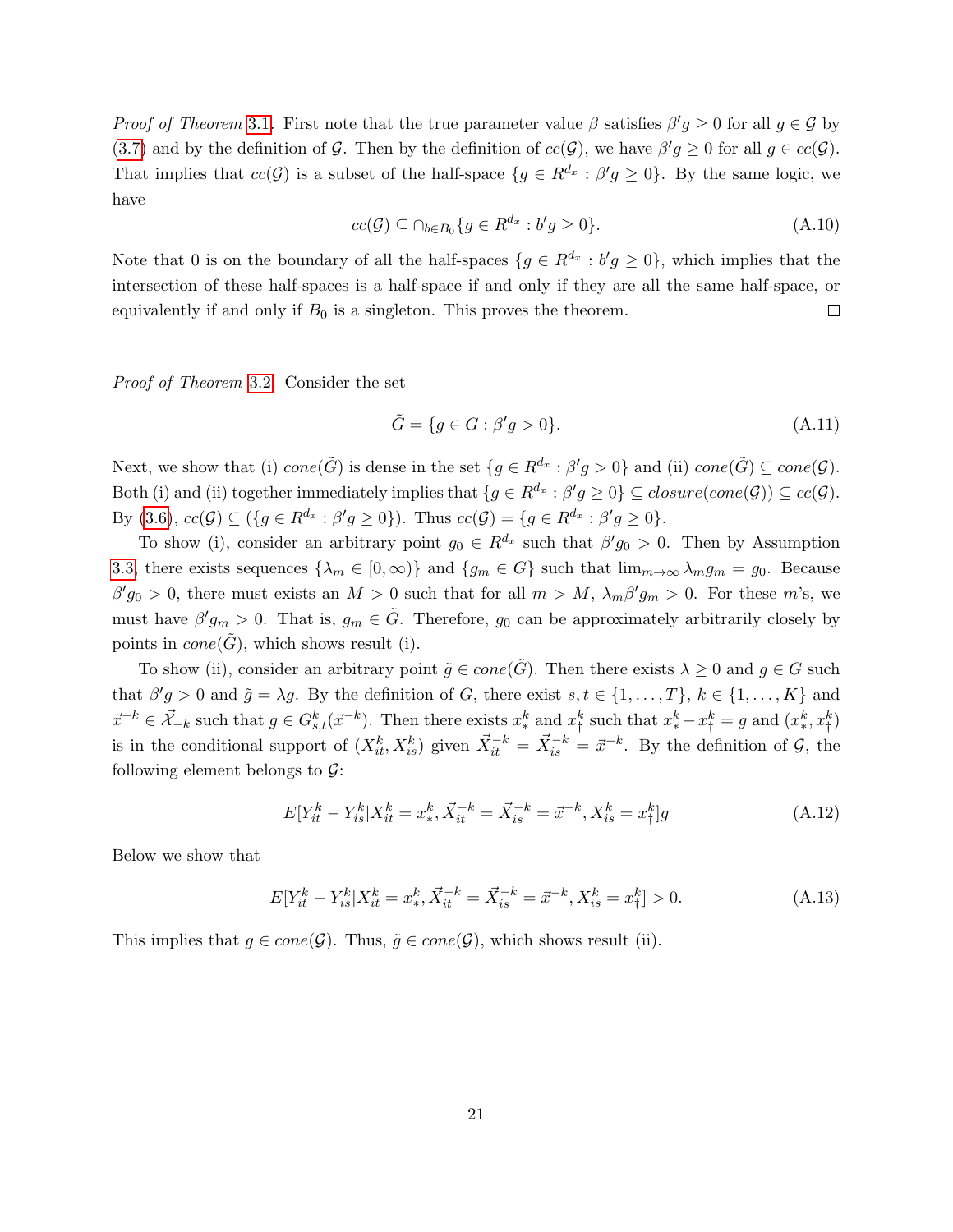The result in [\(A.13\)](#page-20-0) follows from the derivation:

$$
E[Y_{it}^{k}|X_{it}^{k} = x_{*}^{k}, \vec{X}_{it}^{-k} = \vec{X}_{is}^{-k} = \vec{x}^{-k}, X_{is}^{k} = x_{\dagger}^{k}]
$$
\n
$$
= E\{E[Y_{it}^{k}|X_{it}^{k} = x_{*}^{k}, \vec{X}_{it}^{-k} = \vec{X}_{is}^{-k} = \vec{x}^{-k}, \vec{A}_{i}]\}
$$
\n
$$
= E\{E[Y_{it}^{k}|X_{it}^{k} = x_{*}^{k}, \vec{X}_{it}^{-k} = \vec{x}^{-k}, \vec{A}_{i}]\}
$$
\n
$$
= E\left[\Pr\left(\beta'x_{*}^{k} + A_{i}^{k} + \epsilon_{it}^{k}\geq \max_{k'=0,1,\dots,k-1,k+1,\dots,K}\beta'x^{k'} + A_{i}^{k'} + \epsilon_{it}^{k'}|X_{it}^{k} = x_{*}^{k}, \vec{X}_{it}^{-k} = \vec{x}^{-k}, \vec{A}_{i}\right)\right]
$$
\n
$$
= E\left[\Pr\left(\beta'x_{*}^{k} + A_{i}^{k} + \epsilon_{it}^{k}\geq \max_{k'=0,1,\dots,k-1,k+1,\dots,K}\beta'x^{k'} + A_{i}^{k'} + \epsilon_{it}^{k'}|\vec{A}_{i}\right)\right]
$$
\n
$$
> E\left[\Pr\left(\beta'x_{*}^{k} + A_{i}^{k} + \epsilon_{it}^{k}\geq \max_{k'=0,1,\dots,k-1,k+1,\dots,K}\beta'x^{k'} + A_{i}^{k'} + \epsilon_{it}^{k'}|\vec{A}_{i}\right)\right]
$$
\n
$$
= E\left[\Pr\left(\beta'x_{i}^{k} + A_{i}^{k} + \epsilon_{is}^{k}\geq \max_{k'=0,1,\dots,k-1,k+1,\dots,K}\beta'x^{k'} + A_{i}^{k'} + \epsilon_{is}^{k'}|\vec{A}_{i}\right)\right]
$$
\n
$$
= E[Y_{is}^{k}|X_{it}^{k} = x_{*}^{k}, \vec{X}_{it}^{-k} = \vec{X}_{is}^{-k} = \vec{x}^{-k}, X_{is}^{k} = x_{i}^{k}], \qquad (A.14)
$$

where the first equality holds by the law of iterated expectations, the second equality holds by Assumption [3.1\(](#page-4-0)b), the third equality holds by the specification of the multinomial choice model, the fourth equality holds by Assumption [3.1\(](#page-4-0)a), the inequality holds by Assumption [3.2](#page-8-1) and  $\beta'(x^k_*$  $x_+^k$  $\binom{k}{\dagger}>0$ , the fifth equality holds by stationarity, and the last equality follows by analogous arguments as those preceding the inequality.  $\Box$ 

Proof of Theorem [3.3](#page-9-2). Consider the set

$$
\tilde{G} = \{ g \in G : \beta' g > 0 \}. \tag{A.15}
$$

It has been shown in the proof of Theorem [3.2](#page-8-0) that  $cone(\tilde{G}) \subseteq cone(\mathcal{G})$  under Assumptions [3.1\(](#page-4-0)a)-(b) and [3.2.](#page-8-1) That implies  $cc(\tilde{G}) \subseteq cc(\mathcal{G})$ . Below we show that  $\{g \in R^{d_x} : \beta'g \geq 0\} \subseteq cc(\tilde{G})$ . This implies  $\{g \in R^{d_x} : \beta'g \ge 0\} \subseteq cc(\mathcal{G})$ . By the definition of  $\mathcal G$  and by  $(3.6)$ ,  $cc(\mathcal{G}) \subseteq \{g \in R^{d_x} : \beta'g \ge 0\}$ 0}. Therefore,  $cc(\mathcal{G}) = \{ g \in R^{d_x} : \beta' g \ge 0 \}$ , which proves the theorem.

Now we show  $\{g \in R^{d_x} : \beta'g \geq 0\} \subseteq cc(\tilde{G})$ . Suppose that  $\beta_j > (<)0$ . First, by Assumption  $3.4(a)$  $3.4(a)$ , we have that

$$
\tilde{G} = \{ g \in R^{d_x} : g_{-j} \in G_{-j}, g_j > (\langle -\beta'_{-j}g_{-j}/\beta_j \},\tag{A.16}
$$

where  $\beta_{-j} = (\beta_1, \ldots, \beta_{j-1}, \beta_{j+1}, \ldots, \beta_{d_x})'$ . Consider an arbitrary point  $g_0 \in \{g \in R^{d_x} : \beta'g \ge 0\}$ . Then,  $g_{0,j} > (0) - g'_{0,-j} \beta_{-j}/\beta_j$ . Let

<span id="page-21-0"></span>
$$
d = g_{0,j} + g'_{0,-j}\beta_{-j}/\beta_j.
$$
\n(A.17)

Then,  $d > (<)0$ .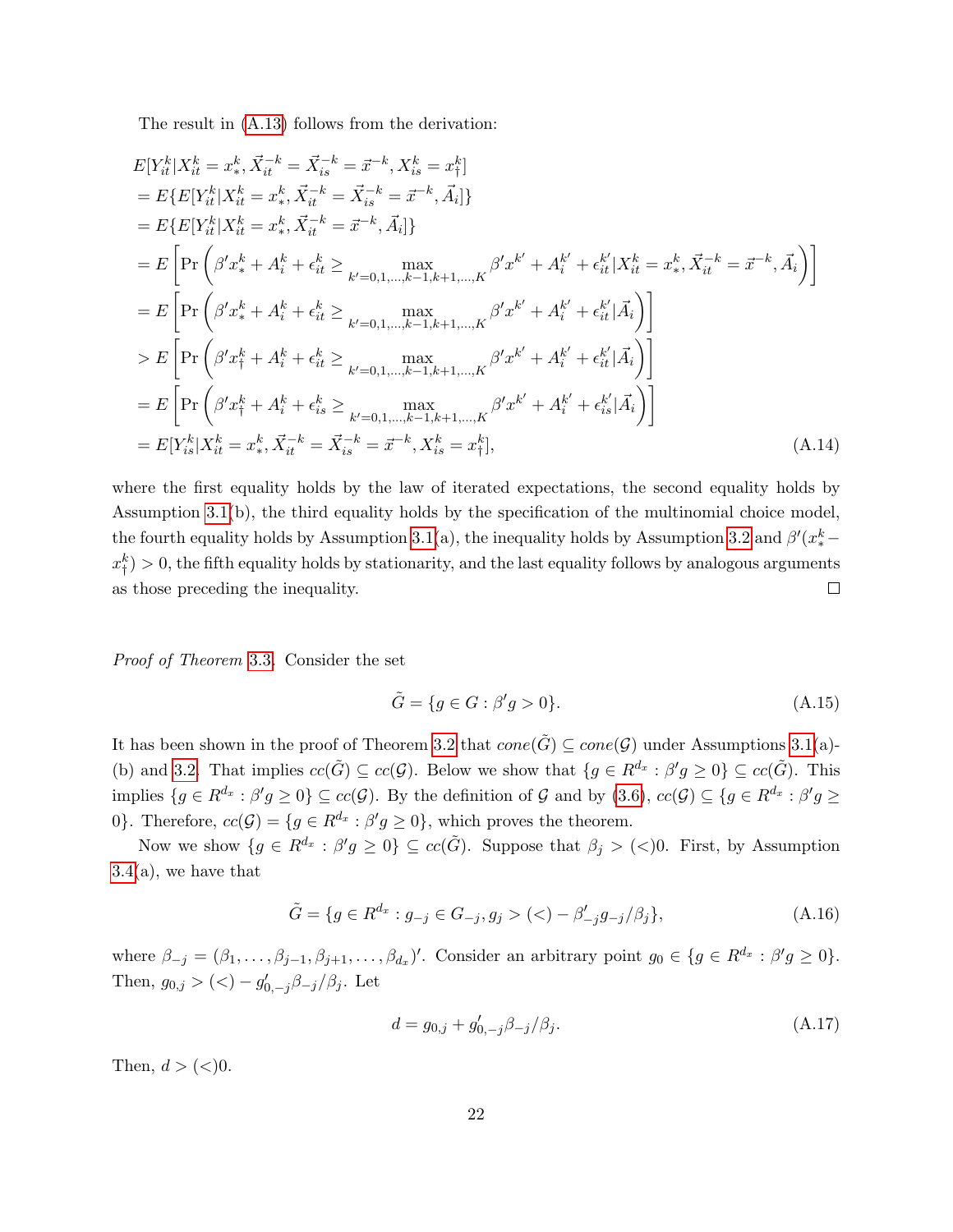By Assumption [3.4\(](#page-9-1)b),  $G_{-j}$  spans  $R^{d_x-1}$ . By definition, G is symmetric about the origin, which implies that  $G_{-j}$  is also symmetric about the origin. Thus,  $G_{-j}$  spans  $R^{d_x-1}$  with nonnegative weights. Thus, there exists an integer M, weights  $c_1, \ldots, c_M > 0$ , and  $g_{1,-j}, \ldots, g_{M,-j} \in G_{-j}$ such that  $g_{0,-j} = \sum_{m=1}^{M} c_m g_{m,-j}$ . Let  $g_{m,j} = \left( d / \sum_{m=1}^{M} c_m \right) - \left( g'_{m,-j} \beta_{-j} / \beta_j \right)$  for  $m = 1, \ldots, M$ . Let  $g_m$  be the vector whose jth element is  $g_{m,j}$  and the rest of whose elements form  $g_{m,-j}$ , for  $m = 1, \ldots, M$ . Then  $g_m \in \tilde{G}$  for  $m = 1, \ldots, M$  (according to Eqn. [\(A.16\)](#page-21-0)), and  $g_0 = \sum_{m=1}^{M} c_m g_m$ . Thus,  $g_0 \in cc(\tilde{G})$ . Therefore,  $\{g \in R^{d_x} : \beta'g \ge 0\} \subseteq cc(\tilde{G})$ .  $\Box$ 

*Proof of Theorem [4.1](#page-11-2).* For any  $b \in R^{d_x}$ , let  $||b||_{\infty} = \max_{j=1,\dots,J} |b_j|$ . Below we show that

<span id="page-22-0"></span>
$$
\widetilde{\beta} \to_p \beta / \|\beta\|_{\infty}.\tag{A.18}
$$

This implies that  $\hat{\beta} \to_p \beta$  because  $\hat{\beta} = \tilde{\beta}/\|\tilde{\beta}\|$  and the mapping  $f : \{b \in R^{d_x} : \|b\|_{\infty} = 1\} \to \{b \in R^{d_x} : \|b\|_{\infty} = 1\}$  $R^{d_x}: \|b\|=1$  such that  $f(b) = b/\|b\|$  is continuous.

Now we show Eqn. [\(A.18\)](#page-22-0). Let

$$
Q(b) = \max_{1 \le s < t \le T} E\left[b'(\vec{X}_{is} - \vec{X}_{it})\left(\vec{p}_{s|s,t}(\vec{X}_{is}, \vec{X}_{it}) - \vec{p}_{t|s,t}(\vec{X}_{is}, \vec{X}_{it})\right)\right]_{-}.
$$
 (A.19)

Under Assumption [3.1,](#page-4-0) the identifying inequalities [\(3.6\)](#page-5-1) hold, which implies that

$$
Q(\beta) = Q(\beta/\|\beta\|\infty)) = 0.
$$
\n(A.20)

Assumption [4.1](#page-11-1) and Theorem [3.1](#page-6-0) together imply that, for any  $b \neq \beta/\|\beta\|_{\infty}$  such that  $\|b\|_{\infty} = 1$ ,

$$
\Pr\left(b'(\vec{X}_{is} - \vec{X}_{it})\left(\vec{p}_{s|s,t}(\vec{X}_{is}, \vec{X}_{it}) - \vec{p}_{t|s,t}(\vec{X}_{is}, \vec{X}_{it})\right) < 0\right) > 0. \tag{A.21}
$$

Thus, for any  $b \neq \beta/\|\beta\|_{\infty}$  such that  $\|b\|_{\infty} = 1$ , we have that  $Q(b) > 0$ . This, the continuity of  $Q(b)$ , and the compactness of the parameter space  $\{b \in R^{d_x} : ||b||_{\infty} = 1\}$  together imply that, for any  $\varepsilon > 0$ , there exists a  $\delta > 0$  such that,

$$
\inf_{b \in R^{d_x} : ||b||_{\infty} = 1, ||b - \beta|| > \varepsilon} Q(b) \ge \delta.
$$
\n(A.22)

If in addition, we can show the uniform convergence of  $Q_n(b)$  to  $Q(b)$ , then the consistency of  $\beta$ follows from standard consistency arguments (see, e.g., Newey and McFadden (1994)).

Now we show the uniform convergence of  $Q_n(b)$  to  $Q(b)$ . That is, we show that

<span id="page-22-1"></span>
$$
\sup_{b \in R^{d_x}: ||b||_{\infty}=1} |Q(b) - Q_n(b)| \to_p 0.
$$
\n(A.23)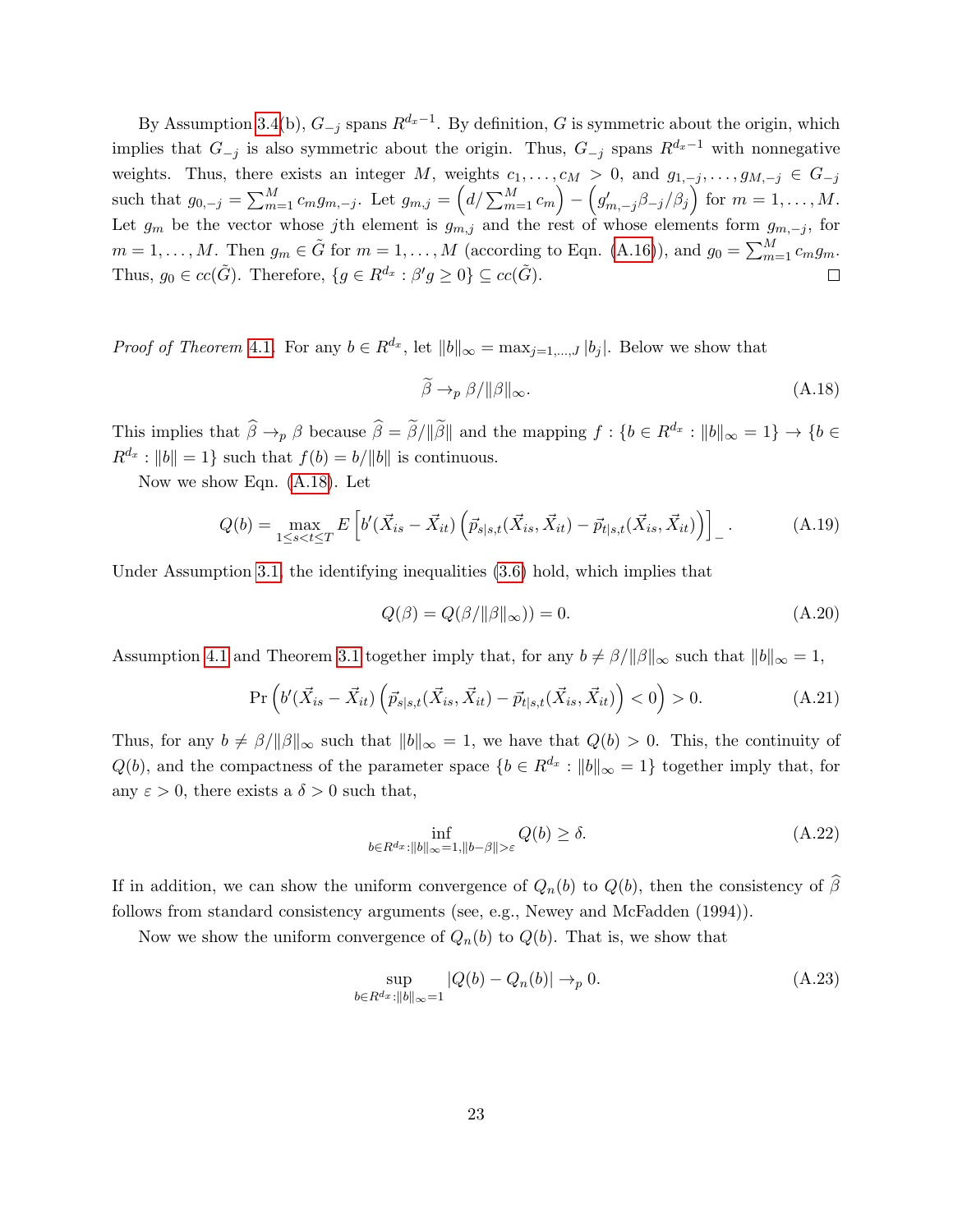First, we show the stochastic equicontinuity of  $Q_n(b)$ . For any  $b, b^* \in R^{d_x}$  such that  $||b||_{\infty} =$  $||b_j^*||_{\infty} = 1$ , consider the following derivation:

$$
|Q_n(b) - Q_n(b^*)|
$$
  
\n
$$
\leq \max_{1 \leq s < t \leq T} n^{-1} \sum_{i=1}^n \left| (b - b^*)'(\vec{X}_{is} - \vec{X}_{it}) \left( \hat{p}_{s|s,t}(\vec{X}_{is}, \vec{X}_{it}) - \hat{p}_{t|s,t}(\vec{X}_{is}, \vec{X}_{it}) \right) \right|
$$
  
\n
$$
\leq \max_{1 \leq s < t \leq T} n^{-1} \sum_{i=1}^n \|b - b^*\| \| (\vec{X}_{is} - \vec{X}_{it}) \left( \hat{p}_{s|s,t}(\vec{X}_{is}, \vec{X}_{it}) - \hat{p}_{t|s,t}(\vec{X}_{is}, \vec{X}_{it}) \right) \|
$$
  
\n
$$
\leq 2 \max_{1 \leq s < t \leq T} n^{-1} \sum_{i=1}^n \|\vec{X}_{is} - \vec{X}_{it}\| \|b - b^*\|.
$$
 (A.24)

Therefore, for any fixed  $\varepsilon > 0$ , we have

$$
\lim_{\delta \downarrow 0} \limsup_{n \to \infty} \Pr \left( \sup_{b, b^* \in R^{d_x}, ||b||_{\infty} = ||b^*||_{\infty} = 1, ||b - b^*|| \leq \delta} |Q_n(b) - Q_n(b^*)| > \varepsilon \right)
$$
\n
$$
\leq \lim_{\delta \downarrow 0} \limsup_{n \to \infty} \Pr \left( 2\delta \max_{1 \leq s < t \leq T} n^{-1} \sum_{i=1}^n ||\vec{X}_{is} - \vec{X}_{it}|| > \varepsilon \right)
$$
\n
$$
\leq \lim_{\delta \downarrow 0} \limsup_{n \to \infty} \Pr \left( 2 \max_{1 \leq s < t \leq T} n^{-1} \sum_{i=1}^n ||\vec{X}_{is} - \vec{X}_{it}|| > \varepsilon/\delta \right)
$$
\n
$$
= 0, \tag{A.25}
$$

where the first inequality holds by  $(A.24)$  and the equality holds by Assumption [4.1\(](#page-11-1)c). This shows the stochastic equicontinuity of  $Q_n(b)$ .

Given the stochastic equicontinuity  $Q_n(b)$  and the compactness of  $\{b \in R^{d_x} : ||b||_{\infty} = 1\}$ , to show [\(A.23\)](#page-22-1), it suffices to show that for all  $b \in R^{d_x} : ||b||_{\infty} = 1$ , we have

<span id="page-23-0"></span>
$$
Q_n(b) \to_p Q(b). \tag{A.26}
$$

For this purpose, let

$$
\widetilde{Q}_n(b) = \max_{1 \le s < t \le T} n^{-1} \sum_{i=1}^n \left[ (b' \vec{X}_{is} - b' \vec{X}_{it}) (\vec{p}_{s|s,t}(\vec{X}_{is}, \vec{X}_{it}) - \vec{p}_{t|s,t}(\vec{X}_{is}, \vec{X}_{it})) \right]_-\tag{A.27}
$$

By Assumption [4.1\(](#page-11-1)c) and the law of large numbers, we have  $\tilde{Q}_n(b) \to_p Q(b)$ . Now we only need to show that  $|\widetilde{Q}_n(b) - Q_n(b)| \to_p 0$ . But that follows from the derivation:

$$
\begin{split}\n|\widetilde{Q}_{n}(b) - Q_{n}(b)| \\
&\leq \max_{1 \leq s < t \leq T} n^{-1} \sum_{i=1}^{n} \sum_{j=s,t} \left| (b' \vec{X}_{is} - b' \vec{X}_{it}) (\hat{p}_{j|s,t}(\vec{X}_{is}, \vec{X}_{it}) - \vec{p}_{j|s,t}(\vec{X}_{is}, \vec{X}_{it})) \right|, \\
&\leq 2 \sup_{\vec{x}_{s}, \vec{x}_{t} \in \vec{\mathcal{X}}} \sup_{j=s,t} \|\hat{p}_{j|s,t}(\vec{x}_{s}, \vec{x}_{t}) - \vec{p}_{j|s,t}(\vec{x}_{s}, \vec{x}_{t})\| \max_{1 \leq s < t \leq T} n^{-1} \sum_{i=1}^{n} \|b' \vec{X}_{is} - b' \vec{X}_{it} \|, \\
&\to_{p} 0,\n\end{split} \tag{A.28}
$$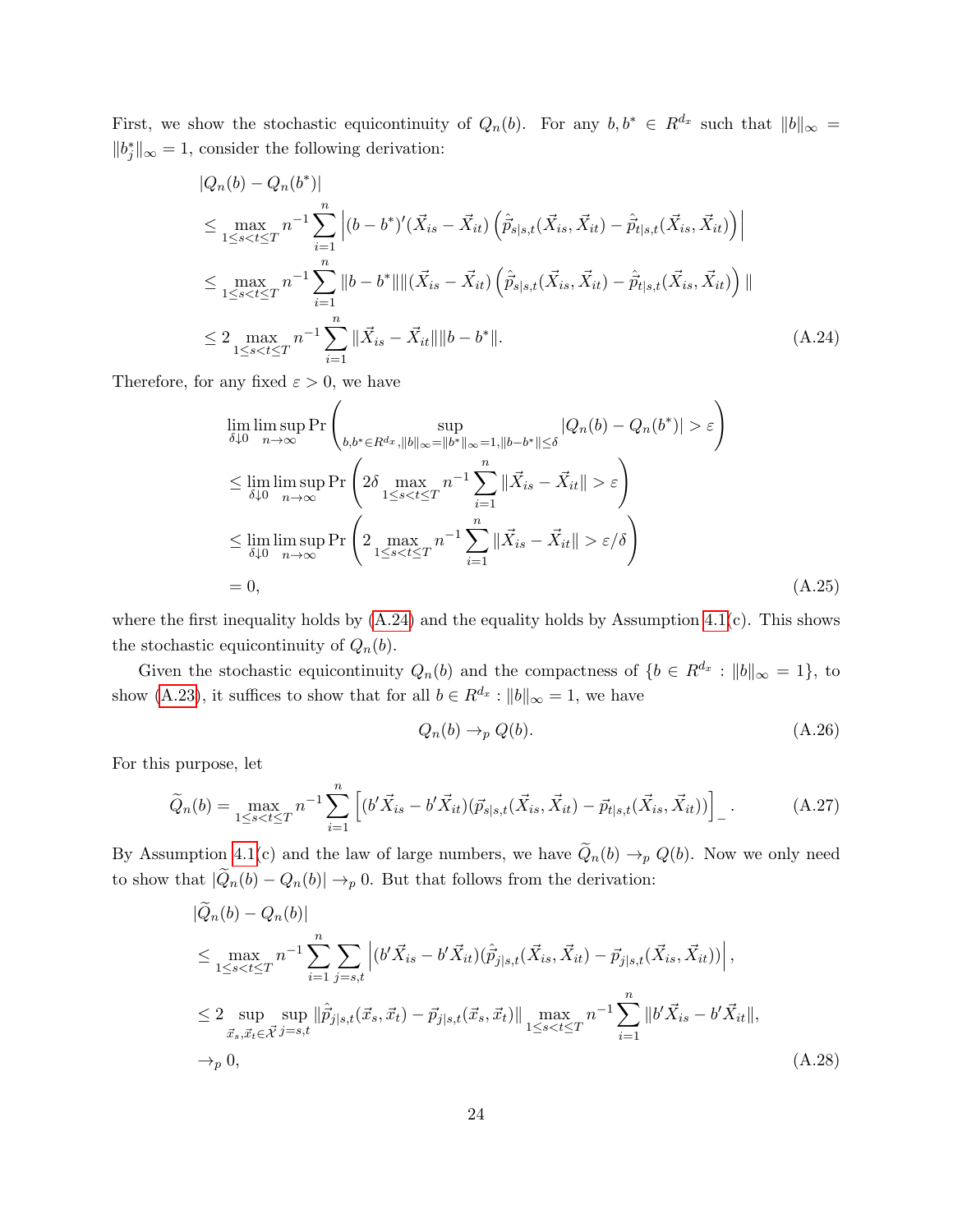where the convergence holds by Assumptions  $4.1(b)-(c)$ . Therefore the theorem is proved.

# <span id="page-24-0"></span>B Appendix: Primitive necessary condition for point identification

In this section we characterize a primitive necessary condition for point identification, in the special case of a binary choice model.<sup>[11](#page-24-1)</sup>

In the binary choice case,  $p(v, a)$  for each a is a mapping from R to R. For such mappings, the cyclic monotonicity is equivalent to monotonicity and it is without loss to consider only cycles of length 2. Moreover, because  $K = 1$ , there is no need for the  $\vec{\cdot}$  sign on  $X_{it}$ ,  $\epsilon_{it}$ ,  $A_i$ ,  $v$ ,  $a$ , and  $p(\cdot, \cdot)$ . Similarly, there is also no need for the choice index superscript on these symbols. Thus, we omit them in this section.

The set  $G$  defined in  $(3.13)$  simplifies to:

$$
G \equiv \cup_{s,t=1,\dots,T} G_{s,t},\tag{B.1}
$$

 $\Box$ 

where  $G_{s,t}$  is the support of  $X_{it} - X_{is}$  for  $s, t = 1, \ldots, T$ . Theorem [B.1](#page-24-2) below is the main result of this section. It shows that, if one regressor has finite support and all other regressors have bounded support, then point identification cannot be achieved at all values of  $\beta$ .

<span id="page-24-3"></span>**Assumption B.1.** For some  $j = 1, \ldots, d_x$ , (a)  $G_j$  is a finite set, and (b)  $G_{j'}$  is a bounded set for al  $j' \neq j$ .

<span id="page-24-2"></span>**Theorem B.1** (Necessary conditions for point identification). Under Assumptions [3.1\(](#page-4-0)a)-(b) and [3.2](#page-8-1), if Assumption [B.1](#page-24-3) holds, then  $cc(G)$  is not always a half-space.

**Remark.** According to the Theorem [B.1,](#page-24-2) if one coordinate of  $X_{is} - X_{it}$  has finite support for all s, t, then another coordinate of it must have unbounded support for some pair  $(s, t)$ . The variable  $X_{j,is} - X_{j,it}$  may have finite support, either when  $X_{j,it}$  has finite support, or when the change of  $X_{j,it}$  across time periods is restricted to a few grids. When that is the case, point identification requires that another regressor, say,  $X_{j',it}$  to changes unboundedly as t changes.

Theorem [B.1](#page-24-2) does not imply that  $cc(\mathcal{G})$  can never be a half-space. There can be  $\beta$  values such that, when the population is generated from the model specified in [\(1.1\)](#page-0-0) and [\(1.2\)](#page-1-1) with  $\beta$ being that value,  $cc(G)$  is a half-space. In other words, under the conditions of the theorem, point identification may be achieved in part of the parameter space, but not on the whole space of  $\beta$ .

*Proof of Theorem [B.1](#page-24-2).* It suffices to find at least one  $\beta$  value that generates a population for which  $cc(\mathcal{G})$  is not a half-space. Below we find such a value among  $\beta$ 's that satisfy  $\beta_j > 0$ ,  $\beta_{j^*} > 0$  for

<span id="page-24-1"></span> $11$ We were not able to obtain an analogous result in the more general multinomial choice case because (i) cycles longer than 2 would need to be considered, and the simultaneous variation of  $X_{it}^k$  for all k would also need to be taken into account.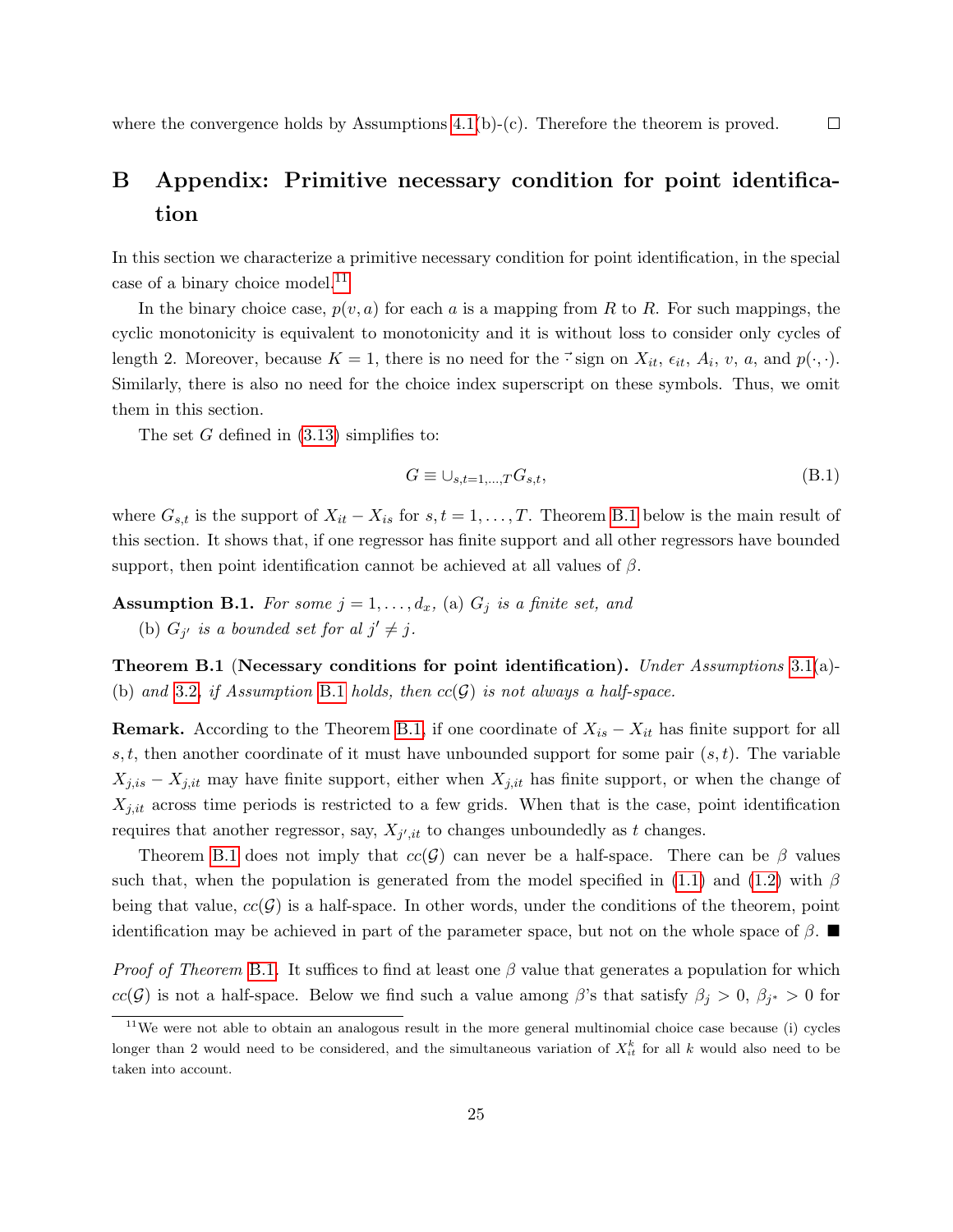some  $j^* \neq j$ , and  $\beta_{j'} = 0$  for  $j' \neq j, j^*$ . It is useful to note that G is symmetric about the origin by definition. So are  $G_{j'}$ 's for all  $j' = 1, \ldots, d_x$ .

We discuss two cases. In the first case,  $G_i \cap (-\infty, 0) = \emptyset$ . Then  $G_i = \{0\}$  because it is symmetric about the origin. Then G is contained in the subspace  $\{g \in R^{d_x} : g_j = 0\}$ . By the definition of  $cc(\cdot)$ ,  $cc(\mathcal{G})$  must also be contained in  $\{g \in R^{d_x} : g_j = 0\}$ , and thus cannot be a half-space of  $R^{d_x}$ .

In the second case,  $G_i \cap (-\infty, 0) \neq \emptyset$ . Assumption [B.1\(](#page-24-3)a) implies that it is a finite set. Then  $\eta \equiv \max(G_i \cap (-\infty, 0))$  is well defined and  $\eta < 0$ . Assumption [B.1\(](#page-24-3)b) implies that there is a positive constant C such that  $G_{j^*} \subseteq [-C, C]$ . Let  $\beta$  further satisfy  $\beta_{j^*}/\beta_j < -\eta/C$ . Then, for all  $g \in G$  such that  $g_j < 0$ , we have

<span id="page-25-1"></span>
$$
\beta'g = \beta_j g_j + \beta_{j^*} g_{j^*} \le \beta_j \eta + \beta_{j^*} C < 0. \tag{B.2}
$$

Consider  $\tilde{G} = \{g \in G : \beta'g > 0\}$ . Then [\(B.2\)](#page-25-1) implies that for all  $g \in G$  such that  $g_j < 0$ , we have  $g \notin \tilde{G}$ . That implies that  $cc(\tilde{G})$  contains no point whose jth element is negative. Thus  $cc(\tilde{G})$  is a proper subspace of  $\{g \in R^{d_x} : \beta'g \ge 0\}$ . The proof of Theorem [3.2](#page-8-0) shows that  $cone(\tilde{G}) = cone(\mathcal{G})$ under Assumptions [3.1\(](#page-4-0)a)-(b) and [3.2,](#page-8-1) which implies that  $cc(\tilde{G}) = cc(\mathcal{G})$ . Thus,  $cc(\mathcal{G})$  is a also a proper subset of  $\{g \in R^{d_x} : \beta'g \ge 0\}$  and cannot be a half-space. □

## <span id="page-25-0"></span>C Appendix: Relaxing the Independence Assumption Using Control Variables

In this section, we use control variables to relax the conditional independence assumption – Assumption [3.1\(](#page-4-0)a). Similar uses of control variables are common in regression analysis; see, for example, Chapter 7.5 of Stock and Watson (2010), and in the treatment effect literature; see for example Rosenbaum and Rubin (1983) and Imbens (2004).

We discuss two cases depending on whether the controls are time variant.

#### C.1 Time-Invariant Controls.

Let  $\eta_i$  be a vector of individual characteristics. Suppose that instead of Assumption [3.1,](#page-4-0) we have Assumption [C.1:](#page-25-2)

<span id="page-25-2"></span>**Assumption C.1.** (a) The error term  $\vec{\epsilon}_{it}$  is independent of  $\vec{X}_{it}$  given  $\vec{A}_i$  and  $\eta_i$ ,

- (b)  $E[\vec{Y}_{it} | \vec{X}_{i1}, \dots, \vec{X}_{iT}, \vec{A}_i, \eta_i] = E[\vec{Y}_{it} | \vec{X}_{it}, \vec{A}_i, \eta_i]$ , for all t, and
- (c) the conditional c.d.f. of  $\vec{\epsilon}_{it}$  given  $\vec{A}_i$  and  $\eta_i$  is continuous everywhere.

In addition, suppose that instead of Assumption [3.2,](#page-8-1) we have Assumption [C.2:](#page-25-3)

<span id="page-25-3"></span>**Assumption C.2.** For every  $k = 1, ..., K$ , with positive probability, the conditional support of  $\vec{\epsilon}_{it}$ given  $\vec{A}_i$  and  $\eta_i$  is  $R^K$ .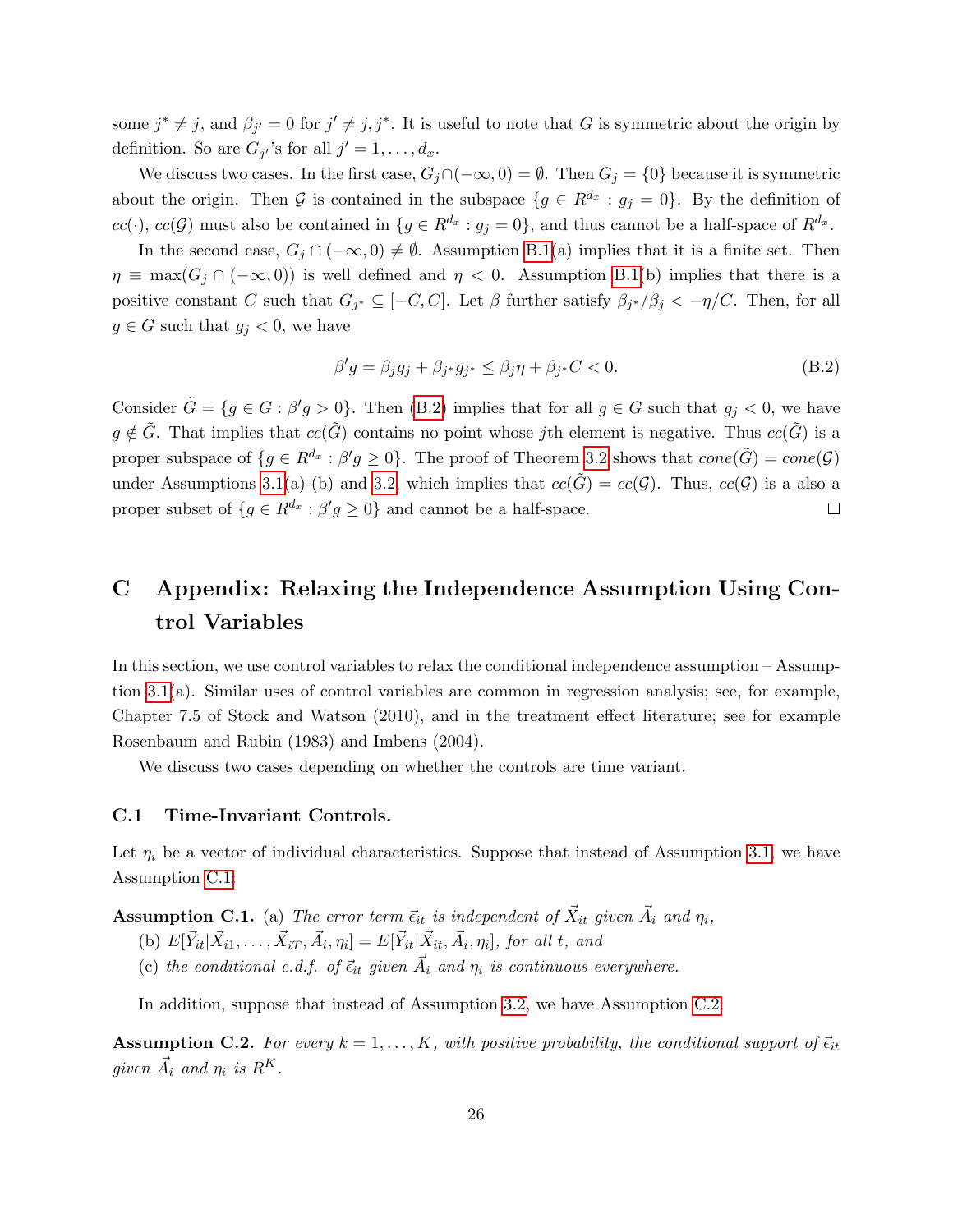Then all the results in the previous sections hold because the proofs of those results go through with Assumptions [3.1](#page-4-0) and [3.2](#page-8-1) replaced by Assumptions [C.1](#page-25-2) and [C.2,](#page-25-3) respectively. Note that,  $\eta_i$  does not need to be observable because it is integrated out, just as  $\vec{A}_i$  is, when forming the identifying inequalities. By the same logic, the dimension of  $\eta_i$  also does not affect the results.

#### C.2 Time-Variant Controls.

Time-variant controls cannot be integrated out the way that  $\vec{A}_i$  and the time-invariant controls are. We thus require these controls to be observable, and these variables will enter the identifying inequalities. Let  $Z_{it}$  be a vector of control variables. Suppose that instead of Assumption [3.1,](#page-4-0) we have Assumption [C.3:](#page-26-0)

<span id="page-26-0"></span>**Assumption C.3.** (a) The error term  $\vec{\epsilon}_{it}$  is independent of  $\vec{X}_{it}$  given  $\vec{A}_i$  and  $Z_{it}$ ,

- (b)  $E[\vec{Y}_{it} | \vec{X}_{i1}, \dots, \vec{X}_{iT}, Z_{i1}, \dots, Z_{iT}, \vec{A}_i, \eta_i] = E[\vec{Y}_{it} | \vec{X}_{it}, Z_{it}, \vec{A}_i, \eta_i]$ , for all t, and
- (c) the conditional c.d.f. of  $\vec{\epsilon}_{it}$  given  $\vec{A}_i$  and  $Z_{it}$  is continuous everywhere.

Then, instead of Lemma [3.1,](#page-5-2) we have Lemma [C.1,](#page-26-1) the proof of which is given at the end of this section:

<span id="page-26-1"></span>**Lemma C.1.** Under Assumption [C.3](#page-26-0), we have, for any positive integer  $M \leq T$  and any cycle  $t_1, t_2, \ldots, t_M, t_{M+1} = t_1 \text{ in } \{1, \ldots, T\},$ 

$$
\sum_{m=1}^{M} E[\vec{Y}_{it_m}^{\prime} | \vec{X}_{it_1}, \dots, \vec{X}_{it_M}, Z_{it_1} = \dots = Z_{it_M}] (\vec{X}_{it_m}^{\prime} \beta - \vec{X}_{it_{m+1}}^{\prime} \beta) \ge 0 \text{ almost surely.} \tag{C.1}
$$

As Lemma [C.1](#page-26-1) shows, identification is based on the individuals for whom the control variable  $Z_{it}$  does not vary across the time periods considered.

For the point identification conditions under Assumption [C.3,](#page-26-0) first redefine  $\mathcal G$  and  $G$ . For any integer  $M \geq 2$ , any cycle  $t_1, \ldots, t_M, t_{M+1} = t_1$  in  $\{1, \ldots, T\}$ , and any  $\vec{x}_1, \ldots, \vec{x}_M \in \vec{\mathcal{X}}$ , let

$$
g_{t_1,\dots,f_M}(\vec{x}_1,\dots,\vec{x}_M) = \sum_{m=1}^M \{ (\vec{x}_m - \vec{x}_{m+1}) E[\vec{Y}_{it_m} | \vec{X}_{it_1} = \vec{x}_1,\dots,\vec{X}_{it_M} = \vec{x}_M, Z_{it_1} = \dots = Z_{it_M}] \}.
$$
\n(C.2)

Let  $\mathcal{G}_{t_1,\dots,t_M}$  be the support of  $g_{t_1,\dots,t_M}(\vec{X}_{it_1},\dots,\vec{X}_{it_M})$ , and let  $\mathcal{G}_M=\cup_{t_1,\dots,t_M\in\{1,\dots,T\}}\mathcal{G}_{t_1,\dots,t_M}$ . Let

$$
\mathcal{G} = \cup_{M=2,\dots,T} \mathcal{G}_M. \tag{C.3}
$$

For any  $k = 1, ..., K$  and any element  $\vec{x}^{-k}$  in  $\vec{X}_{it}^{-k}$ , let  $G_{s,t}^k(\vec{x}^{-k})$  be the conditional support of  $X_{it}^k - X_{is}^k$  given that  $\vec{X}_{it}^{-k} = \vec{X}_{is}^{-k} = \vec{x}^{-k}$  and that  $Z_{it} = Z_{is}$ . Let

$$
G = \bigcup_{s,t=1,\dots,T} \bigcup_{k=1,\dots,K} \bigcup_{\vec{x}^{-k} \in \vec{X}_{-k}} G^k_{s,t}(\vec{x}^{-k}).
$$
\n(C.4)

Also, suppose that we replace Assumption [3.2](#page-8-1) with the following assumption.